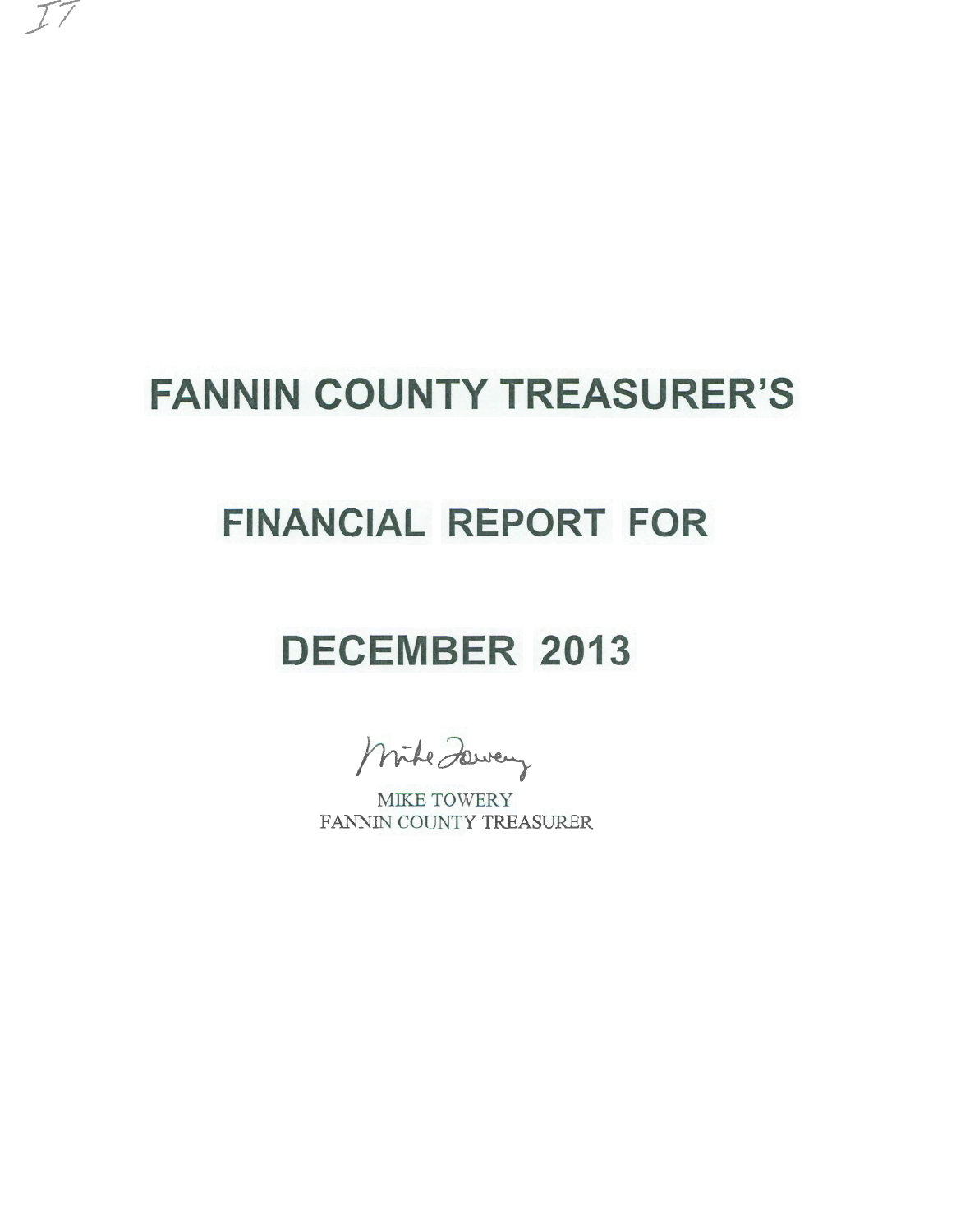| 01/08/2014<br>TIME: 01:34 PM |                                                                                                                                                                                                      | RECEIPT FILE LISTING |                                                                                                                                                                                                  | PAGE<br>1<br>PREPARER:0007 |
|------------------------------|------------------------------------------------------------------------------------------------------------------------------------------------------------------------------------------------------|----------------------|--------------------------------------------------------------------------------------------------------------------------------------------------------------------------------------------------|----------------------------|
| RECEIPT                      | <b>RECEIVED</b><br>S RECEIVED FROM                                                                                                                                                                   | <b>POSTED</b>        | NO DESCRIPTION                                                                                                                                                                                   | <b>AMOUNT</b>              |
|                              | 0000140157 P F.C. JUVENILE PROBATION<br>BANK: 89-103-489 CASH-TJJD-N                                                                                                                                 |                      | 12-02-2013  12-02-2013  01 # 2045 - COUNSELING FEES<br>INCOME:89-578-414 NON-RESIDENTIAL<br>TOTAL RECEIPT AMOUNT ----->                                                                          | 188.00<br>188,00           |
|                              | 0000140158 P LINN PAPER STOCK CO. INC<br>BANK:24-103-100 R&B#4- COMBINED FUNDS CHECKING                                                                                                              |                      | 12-02-2013  12-02-2013  01 SALE OF RECYCLED PAPER<br>INCOME:24-370-130 REFUNDS & MISCELLANEOUS<br>TOTAL RECEIPT AMOUNT ----->                                                                    | 2,566.50<br>2,566.50       |
|                              | 0000140159 P HEALTH & HUMAN SERVICES<br>BANK: 10-103-100 GENERAL-COMBINED FUNDS CHECKING                                                                                                             |                      | INCOME:10-370-147 UTILITIES REIMBURSEMENT<br>TOTAL RECEIPT AMOUNT ----->                                                                                                                         | 1,414.90<br>1,414.90       |
|                              | 0000140160 P HEALTH & HUMAN SERVICES<br>BANK: 10-103-100 GENERAL-COMBINED FUNDS CHECKING                                                                                                             |                      | 12-02-2013  12-02-2013  01 SEPT.-OCT. 2013-REIMBURSEMENT<br>INCOME: 10-370-147 UTILITIES REIMBURSEMENT<br>TOTAL RECEIPT AMOUNT ----->                                                            | 2,511.80<br>2,511.80       |
|                              | 0000140161 P CRIMINAL D.A. TRUST<br>BANK: 10-103-100 GENERAL-COMBINED FUNDS CHECKING<br>BANK: 10-103-100 GENERAL-COMBINED FUNDS CHECKING                                                             |                      | 12-02-2013  12-02-2013  01 DISTRICT ATTORNEY FEES<br>INCOME: 10-340-475 DISTRICT ATTORNEY FEES<br><b>02 POSTAL EXPENSES</b><br>INCOME: 10-475-311 POSTAL EXPENSES<br>TOTAL RECEIPT AMOUNT -----> | 21.18<br>46.87<br>68.05    |
|                              | 0000140162 P CRIMINAL D.A. TRUST<br>12-02-2013  12-02-2013<br>BANK: 36-103-136 D. A. FEE CASH ACCT.                                                                                                  |                      | 01 DISTRICT ATTORNEY FEES<br>INCOME: 36-340-475 DISTRICT ATTORNEY FEES<br>TOTAL RECEIPT AMOUNT ----->                                                                                            | 285.00<br>285,00           |
|                              | 0000140163 P The Daughters of the Republic Texas 12-02-2013 12-02-2013<br>BANK:58-103-100 STATUE RESTORATION COMBINED FUNDS C                                                                        |                      | 01 J.B BONHAM STATUE RESTORATION<br>INCOME: 58-370-131 RESTORATION DONATIONS<br>TOTAL RECEIPT AMOUNT ----->                                                                                      | 8,000.00<br>8,000.00       |
|                              | 0000140164 P Wells Fargo Bank-Mortgage Services 12-03-2013 12-03-2013 01 #107882-Wells-Trenton High Meadows<br>BANK: 22-103-100 R&B#2- COMBINED FUNDS CHECKING                                       |                      | INCOME: 22-370-150 TRENTON HIGH MEADOWS SUBDIVISION<br>TOTAL RECEIPT AMOUNT ----->                                                                                                               | 1,400.00<br>1,400.00       |
|                              | 0000140165 P J.P. # 2 - OCTOBER 2013-REPORT 12-03-2013 12-03-2013 01 COURT COSTS/ARREST FEES<br>BANK: 10-103-100 GENERAL-COMBINED FUNDS CHECKING<br>BANK: 10-103-100 GENERAL-COMBINED FUNDS CHECKING |                      | INCOME:10-318-130 COURT COSTS/ARREST FEES<br>02 SHERIFF FEES<br>INCOME: 10-340-560 SHERIFF FEES                                                                                                  | 1,305.03<br>11.27          |
|                              | BANK:10-103-100 GENERAL-COMBINED FUNDS CHECKING                                                                                                                                                      |                      | 03 J. P. #2 FINES<br>INCOME: 10-350-456 J. P. #2 FINES                                                                                                                                           | 401.00                     |
|                              | BANK: 10-103-100 GENERAL-COMBINED FUNDS CHECKING                                                                                                                                                     |                      | 04 JUDICIAL SUPP.FEE(60 CENTS)<br>INCOME:10-370-166 JUDICIAL SUPP.FEE(60 CENTS)<br>05 JUROR REIMB.FEE                                                                                            | 8.97<br>59.81              |
|                              | BANK: 10-103-100 GENERAL-COMBINED FUNDS CHECKING                                                                                                                                                     |                      | INCOME:10-370-167 JUROR REIMB.FEE<br>06 J. P. #2 FEES                                                                                                                                            | 474.80                     |
|                              | BANK: 10-103-100 GENERAL-COMBINED FUNDS CHECKING                                                                                                                                                     |                      | INCOME: 10-340-456 J. P. #2 FEES<br>07 CONSTABLE FEES                                                                                                                                            | 830.00                     |
|                              | BANK: 10-103-100 GENERAL-COMBINED FUNDS CHECKING                                                                                                                                                     |                      | INCOME: 10-340-550 CONSTABLE FEES<br>08 JUSTICE OF PEACE FEES                                                                                                                                    | 44.86                      |
|                              | BANK: 11-103-100 C.H. SECURITY-COMBINED FUNDS CKING<br>BANK: 14-103-100 JUST.CT.BLDG.SEC.-COMB.FUNDS CKING                                                                                           |                      | INCOME:11-340-651 JUSTICE OF PEACE FEES<br>09 JUSTICE CT.BLDG.SEC.FEE<br>INCOME:14-370-168 JUSTICE CT.BLDG.SEC.FEE                                                                               | 14.95                      |
|                              | BANK:27-103-100 J.P.#2 JUST.CT.TECH-COMB.FUND CKING                                                                                                                                                  |                      | 10 J.P.#2 TECHNOLOGY FEES<br>INCOME:27-370-456 J.P.#2 TECHNOLOGY FEES                                                                                                                            | 59.81                      |
|                              | BANK: 21-103-100 R&B#1-COMBINED FUNDS CHECKING                                                                                                                                                       |                      | 11 J. P. #2 FINES<br>INCOME:21-350-456 J. P. #2 FINES                                                                                                                                            | 109.22                     |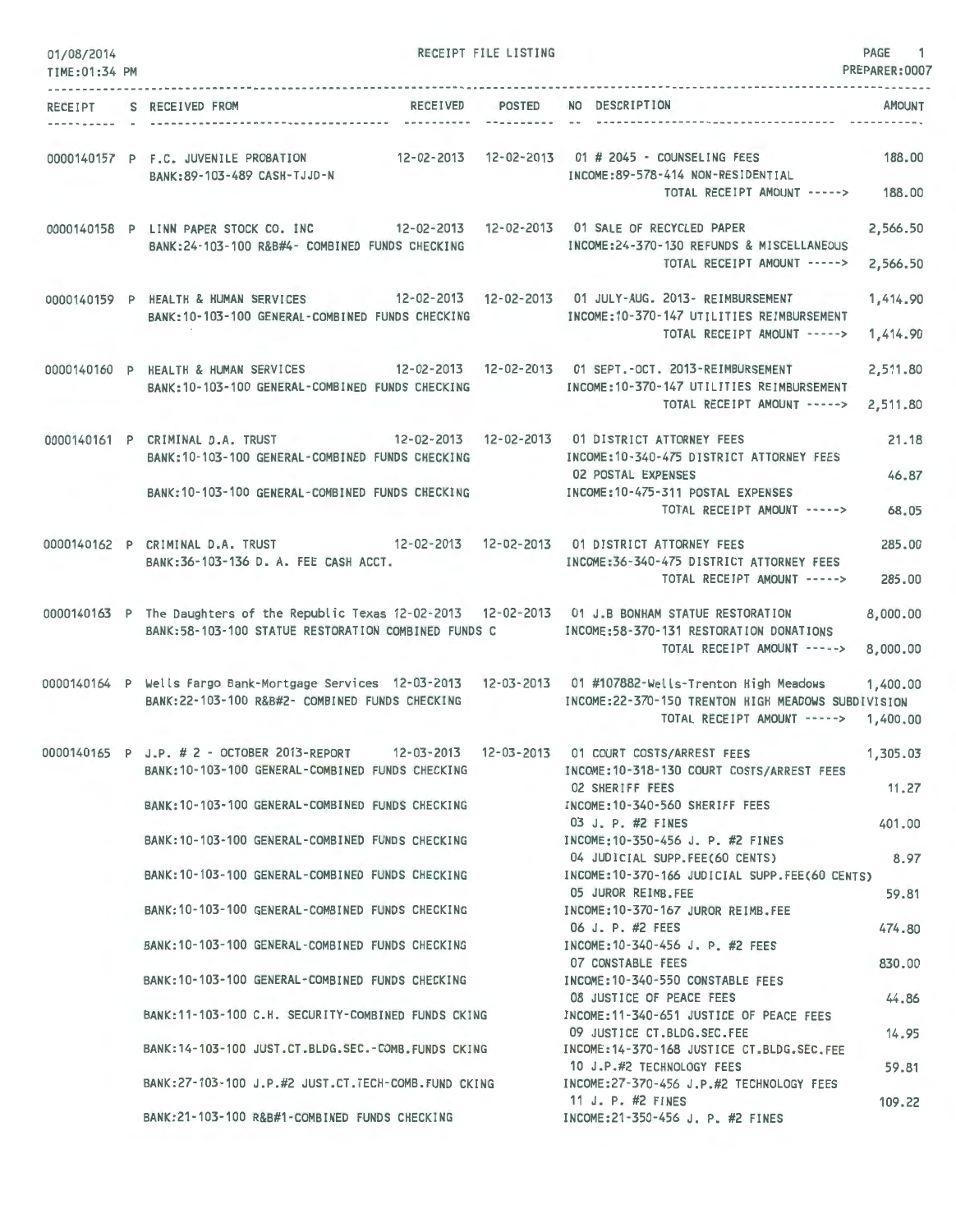| 01/08/2014<br>TIME: 01:34 PM |                                                                                                                                                                                                                                                      | RECEIPT FILE LISTING   |                                                                                                                                                           | PAGE 2<br>PREPARER:0007   |
|------------------------------|------------------------------------------------------------------------------------------------------------------------------------------------------------------------------------------------------------------------------------------------------|------------------------|-----------------------------------------------------------------------------------------------------------------------------------------------------------|---------------------------|
|                              | RECEIPT S RECEIVED FROM                                                                                                                                                                                                                              |                        | RECEIVED POSTED NO DESCRIPTION                                                                                                                            | <b>AMOUNT</b><br>.        |
|                              | 0000140165 Continued<br>BANK:22-103-100 R&B#2- COMBINED FUNDS CHECKING MANUSIC RESID-456 J. P. #2 FINES                                                                                                                                              | ----------- ---------- | 12 J. P. #2 FINES                                                                                                                                         | 117.02                    |
|                              | BANK:23-103-100 R&B#3-COMBINED FUNDS CHECKING                                                                                                                                                                                                        |                        | 13 J. P. #2 FINES<br>INCOME:23-350-456 J. P. #2 FINES<br>14 J. P. #2 FINES                                                                                | 176.83<br>93.63           |
|                              | BANK:24-103-100 R&B#4- COMBINED FUNDS CHECKING                                                                                                                                                                                                       |                        | INCOME:24-350-456 J. P. #2 FINES<br>TOTAL RECEIPT AMOUNT -----> 3,707.20                                                                                  |                           |
|                              | 0000140166 P DeWayne Strickland 12-03-2013 12-03-2013 01 DEC.2013 - COBRA INSURANCE<br>BANK:95-100-100 PAYROLL CASH                                                                                                                                  |                        | INCOME: 95-370-130 REFUNDS & MISCELLANEOUS<br>TOTAL RECEIPT AMOUNT ----->                                                                                 | 631,02<br>631.02          |
|                              | 0000140167 P F.C. JUVENILE PROBATION 12-04-2013 12-04-2013 01 #2067 PROBATION FEES<br>BANK:87-103-187 CASH-JUVENILE PROBATION                                                                                                                        |                        | INCOME:87-340-575 JUVENILE PROBATION FEES                                                                                                                 | 1,266.00                  |
|                              | BANK: 87-103-187 CASH-JUVENILE PROBATION                                                                                                                                                                                                             |                        | 02 #2028 PROBATION FEES<br>INCOME:87-340-575 JUVENILE PROBATION FEES<br>TOTAL RECEIPT AMOUNT ----->                                                       | 250.00<br>1,516.00        |
|                              | 12-04-2013  12-04-2013  01 KFYN-RADIO TOWER RENT<br>0000140168 P KFYN RADIO<br>BANK: 10-103-100 GENERAL-COMBINED FUNDS CHECKING                                                                                                                      |                        | INCOME:10-370-100 KFYN-RADIO TOWER RENT<br>TOTAL RECEIPT AMOUNT ----->                                                                                    | 200,00<br>200,00          |
| 0000140169 P SECURUS         | BANK: 10-103-100 GENERAL-COMBINED FUNDS CHECKING                                                                                                                                                                                                     |                        | 12-04-2013  12-04-2013  01 Oct. 2013- Jail Phone Commission<br>INCOME:10-319-420 JAIL PAY PHONE COMMISSION<br>TOTAL RECEIPT AMOUNT -----> 21,669.76       | 21,669,76                 |
|                              | 0000140170 P COMMUNITY HEALTH SERVICE 12-04-2013 12-04-2013 01 REIMBURSEMENT- EPPERSON<br>BANK: 10-103-100 GENERAL-COMBINED FUNDS CHECKING<br>BANK:10-103-100 GENERAL-COMBINED FUNDS CHECKING                                                        |                        | INCOME: 10-370-130 REFUNDS & MISCELLANEOUS<br>02 REIMBURSEMENT- EPPERSON<br>INCOME:10-645-418 FED. QUALIFIED HEALTH CENTER<br>TOTAL RECEIPT AMOUNT -----> | 56.53<br>140,18<br>196.71 |
|                              | 0000140171 P FANNIN COUNTY HEALTH DEPT. 12-05-2013 12-05-2013 01 FOOD SERV.PERMITS/CLASSES<br>BANK: 10-103-100 GENERAL-COMBINED FUNDS CHECKING<br>BANK:10-103-100 GENERAL-COMBINED FUNDS CHECKING MODE:10-320-546 \$5 COUNTY FEE/FOOD HANDLERS CLASS |                        | INCOME:10-320-545 FOOD SERV.PERMITS/CLASSES<br>02 \$5 COUNTY FEE/FOOD HANDLERS CLASS 85.00<br>TOTAL RECEIPT AMOUNT -----> 1,730.00                        | 1,645.00                  |
|                              | 0000140172 P RICHARD SANDERS 12-05-2013 12-05-2013 01 CULVERT<br>BANK:22-103-100 R&B#2- COMBINED FUNDS CHECKING [NOCOME:22-370-145 REIMBURSEMENT OF MATERIALS                                                                                        |                        | TOTAL RECEIPT AMOUNT -----> 195.00                                                                                                                        | 195,00                    |
|                              | 0000140173 P JASON GARVEY 12-05-2013 12-05-2013 01 CULVERT<br>BANK:22-103-100 R&B#2- COMBINED FUNDS CHECKING                                                                                                                                         |                        | INCOME:22-370-145 REIMBURSEMENT OF MATERIALS<br>TOTAL RECEIPT AMOUNT ----->                                                                               | 287.00<br>287.00          |
|                              | 0000140174 P F.C. TAX A/C -W/E 11-29-2013 12-05-2013 12-05-2013 01 COMMISSION ON CAR TITLES<br>BANK:10-103-100 GENERAL-COMBINED FUNDS CHECKING MODE:10-321-250 COMMISSION ON CAR TITLES                                                              |                        | TOTAL RECEIPT AMOUNT -----> 565.00                                                                                                                        | 565,00                    |
|                              | 0000140175 P F.C. TAX A/C - W/E 11-29-2013 12-05-2013 12-05-2013 01 COMMISSIONS ON CAR REGIST<br>BANK:10-103-100 GENERAL-COMBINED FUNDS CHECKING                                                                                                     |                        | INCOME:10-321-200 COMMISSIONS ON CAR REGIST<br>02 COUNTY'S ADDITIONAL \$10                                                                                | 1,029.60<br>820.23        |
|                              | BANK:21-103-100 R&B#1-COMBINED FUNDS CHECKING MASS INCOME:21-321-300 COUNTY'S ADDITIONAL \$10<br>BANK: 22-103-100 R&B#2- COMBINED FUNDS CHECKING                                                                                                     |                        | 03 COUNTY'S ADDITIONAL \$10<br>INCOME:22-321-300 COUNTY'S ADDITIONAL \$10                                                                                 | 878.79                    |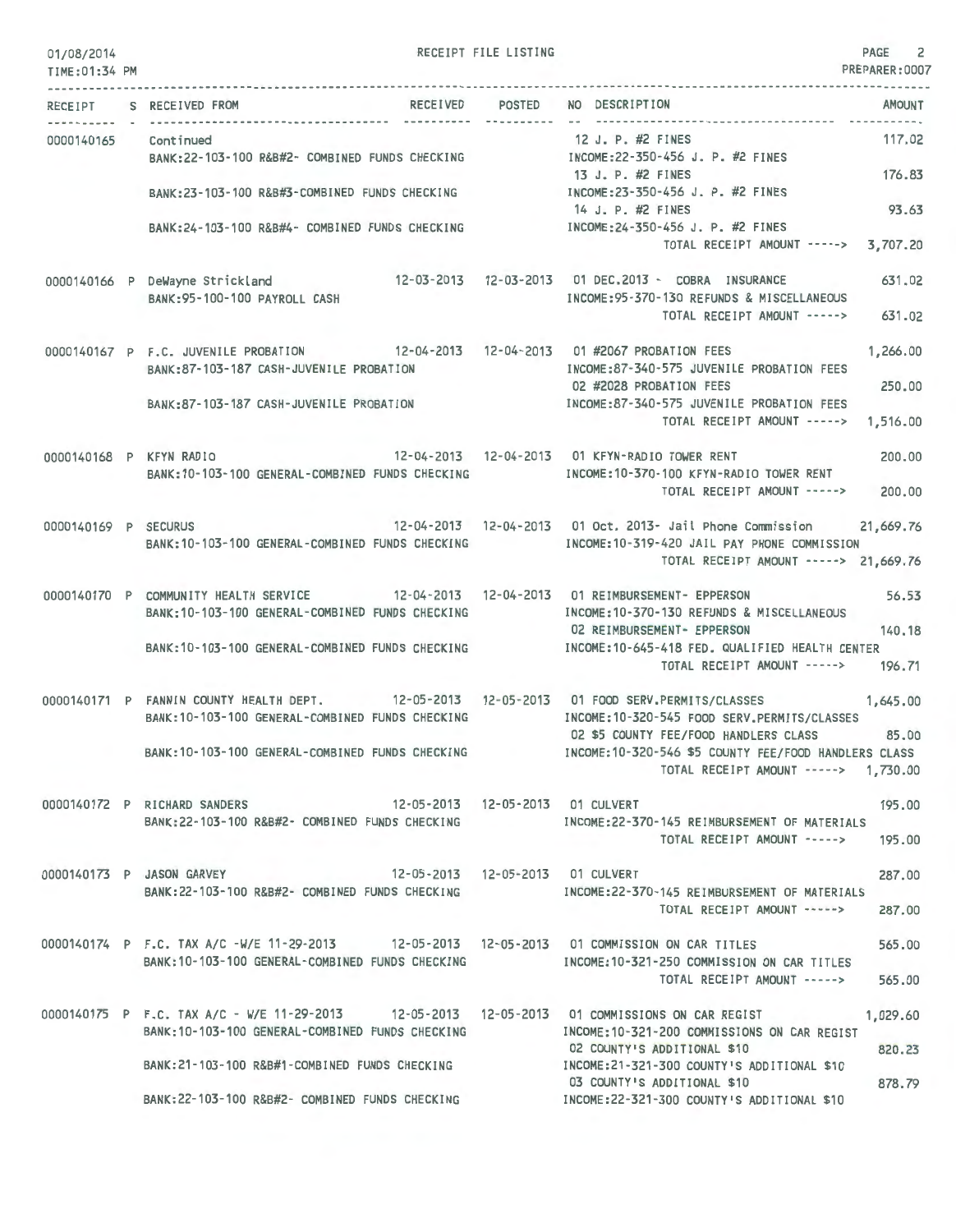| 01/08/2014<br>TIME: 01:34 PM | RECEIPT FILE LISTING                                                                                                                          | PAGE 3<br>PREPARER:0007                                                                                                |
|------------------------------|-----------------------------------------------------------------------------------------------------------------------------------------------|------------------------------------------------------------------------------------------------------------------------|
| ---------------------        | RECEIVED POSTED NO DESCRIPTION<br>RECEIPT S RECEIVED FROM                                                                                     | <b>AMOUNT</b>                                                                                                          |
| 0000140175 Continued         | BANK:23-103-100 R&B#3-COMBINED FUNDS CHECKING MACHINE:23-321-300 COUNTY'S ADDITIONAL \$10                                                     | 04 COUNTY'S ADDITIONAL \$10 1,327.87                                                                                   |
|                              | BANK:24-103-100 R&B#4- COMBINED FUNDS CHECKING MODE:24-321-300 COUNTY'S ADDITIONAL \$10                                                       | 05 COUNTY'S ADDITIONAL \$10<br>703.11<br>TOTAL RECEIPT AMOUNT -----> 4,759.60                                          |
|                              | 0000140176 P F.C. TAX A/C - TPW-NOV.2013 12-05-2013 12-05-2013 01 TPW BOAT REG./TITLES<br>BANK: 10-103-100 GENERAL-COMBINED FUNDS CHECKING    | 20.15<br>INCOME:10-321-400 TPW BOAT REG./TITLES<br>20,15<br>TOTAL RECEIPT AMOUNT ----->                                |
|                              | 0000140177 P J.P. # 2 - NOV. 2013 REPORT 12-05-2013 12-05-2013 01 COURT COSTS/ARREST FEES<br>BANK: 10-103-100 GENERAL-COMBINED FUNDS CHECKING | 898.45<br>INCOME:10-318-130 COURT COSTS/ARREST FEES                                                                    |
|                              | BANK:10-103-100 GENERAL-COMBINED FUNDS CHECKING                                                                                               | 02 SHERIFF FEES<br>15,00<br>INCOME:10-340-560 SHERIFF FEES                                                             |
|                              | BANK:10-103-100 GENERAL-COMBINED FUNDS CHECKING                                                                                               | 03 J. P. #2 FINES<br>3.75<br>INCOME: 10-350-456 J. P. #2 FINES                                                         |
|                              | BANK: 10-103-100 GENERAL-COMBINED FUNDS CHECKING                                                                                              | 5.77<br>04 JUDICIAL SUPP.FEE(60 CENTS)<br>INCOME:10-370-166 JUDICIAL SUPP.FEE(60 CENTS)<br>05 JUROR REIMB.FEE<br>38.46 |
|                              | BANK: 10-103-100 GENERAL-COMBINED FUNDS CHECKING                                                                                              | INCOME:10-370-167 JUROR REIMB.FEE<br>06 J. P. #2 FEES<br>830.60                                                        |
|                              | BANK:10-103-100 GENERAL-COMBINED FUNDS CHECKING                                                                                               | INCOME:10-340-456 J. P. #2 FEES<br>07 CONSTABLE FEES<br>560.00                                                         |
|                              | BANK:10-103-100 GENERAL-COMBINED FUNDS CHECKING                                                                                               | INCOME:10-340-550 CONSTABLE FEES<br>28.85<br>08 JUSTICE OF PEACE FEES                                                  |
|                              | BANK: 11-103-100 C.H. SECURITY-COMBINED FUNDS CKING                                                                                           | INCOME:11-340-651 JUSTICE OF PEACE FEES<br>9.61<br>09 JUSTICE CT.BLDG.SEC.FEE                                          |
|                              | BANK: 14-103-100 JUST.CT.BLDG.SEC.-COMB.FUNDS CKING                                                                                           | INCOME: 14-370-168 JUSTICE CT.BLDG.SEC.FEE<br>10 J.P.#2 TECHNOLOGY FEES<br>38.46                                       |
|                              | BANK:27-103-100 J.P.#2 JUST.CT.TECH-COMB.FUND CKING<br>BANK:21-103-100 R&B#1-COMBINED FUNDS CHECKING                                          | INCOME: 27-370-456 J.P.#2 TECHNOLOGY FEES<br>11 J. P. #2 FINES<br>25.93<br>INCOME: 21-350-456 J. P. #2 FINES           |
|                              | BANK:22-103-100 R&B#2- COMBINED FUNDS CHECKING                                                                                                | 27.78<br>12 J. P. #2 FINES<br>INCOME: 22-350-456 J. P. #2 FINES                                                        |
|                              | BANK:23-103-100 R&B#3-COMBINED FUNDS CHECKING                                                                                                 | 41.97<br>13 J. P. #2 FINES<br>INCOME:23-350-456 J. P. #2 FINES                                                         |
|                              | BANK:24-103-100 R&B#4- COMBINED FUNDS CHECKING                                                                                                | 14 J. P. #2 FINES<br>22.22<br>INCOME: 24-350-456 J. P. #2 FINES                                                        |
|                              |                                                                                                                                               | TOTAL RECEIPT AMOUNT -----> 2,546.85                                                                                   |
|                              | 0000140178 P F.C. APPRAISAL DISTRICT 42-05-2013 12-05-2013 01 CURRENT TAXES<br>BANK:10-103-100 GENERAL-COMBINED FUNDS CHECKING                | 115,608.38<br>INCOME: 10-310-110 CURRENT TAXES<br>02 CURRENT TAXES<br>5,882.09                                         |
|                              | BANK:21-103-100 R&B#1-COMBINED FUNDS CHECKING                                                                                                 | INCOME: 21-310-110 CURRENT TAXES<br>03 CURRENT TAXES<br>6,302.05                                                       |
|                              | BANK:22-103-100 R&B#2- COMBINED FUNDS CHECKING                                                                                                | INCOME: 22-310-110 CURRENT TAXES<br>04 CURRENT TAXES<br>9,522.62                                                       |
|                              | BANK:23-103-100 R&B#3-COMBINED FUNDS CHECKING                                                                                                 | INCOME: 23-310-110 CURRENT TAXES<br>05 CURRENT TAXES<br>5,042.18                                                       |
|                              | BANK:24-103-100 R&B#4- COMBINED FUNDS CHECKING                                                                                                | INCOME:24-310-110 CURRENT TAXES<br>06 DELINQUENT TAXES<br>2,462.04                                                     |
|                              | BANK: 10-103-100 GENERAL-COMBINED FUNDS CHECKING<br>BANK:21-103-100 R&B#1-COMBINED FUNDS CHECKING                                             | INCOME: 10-310-120 DELINQUENT TAXES<br>07 DELINQUENT TAXES<br>125.27<br>INCOME: 21-310-120 DELINQUENT TAXES            |
|                              |                                                                                                                                               | 08 DELINQUENT TAXES<br>134.21                                                                                          |

BANK:22-103-100 R&B#2- COMBINED FUNDS CHECKING

INCOME:22-310-120 DELINQUENT TAXES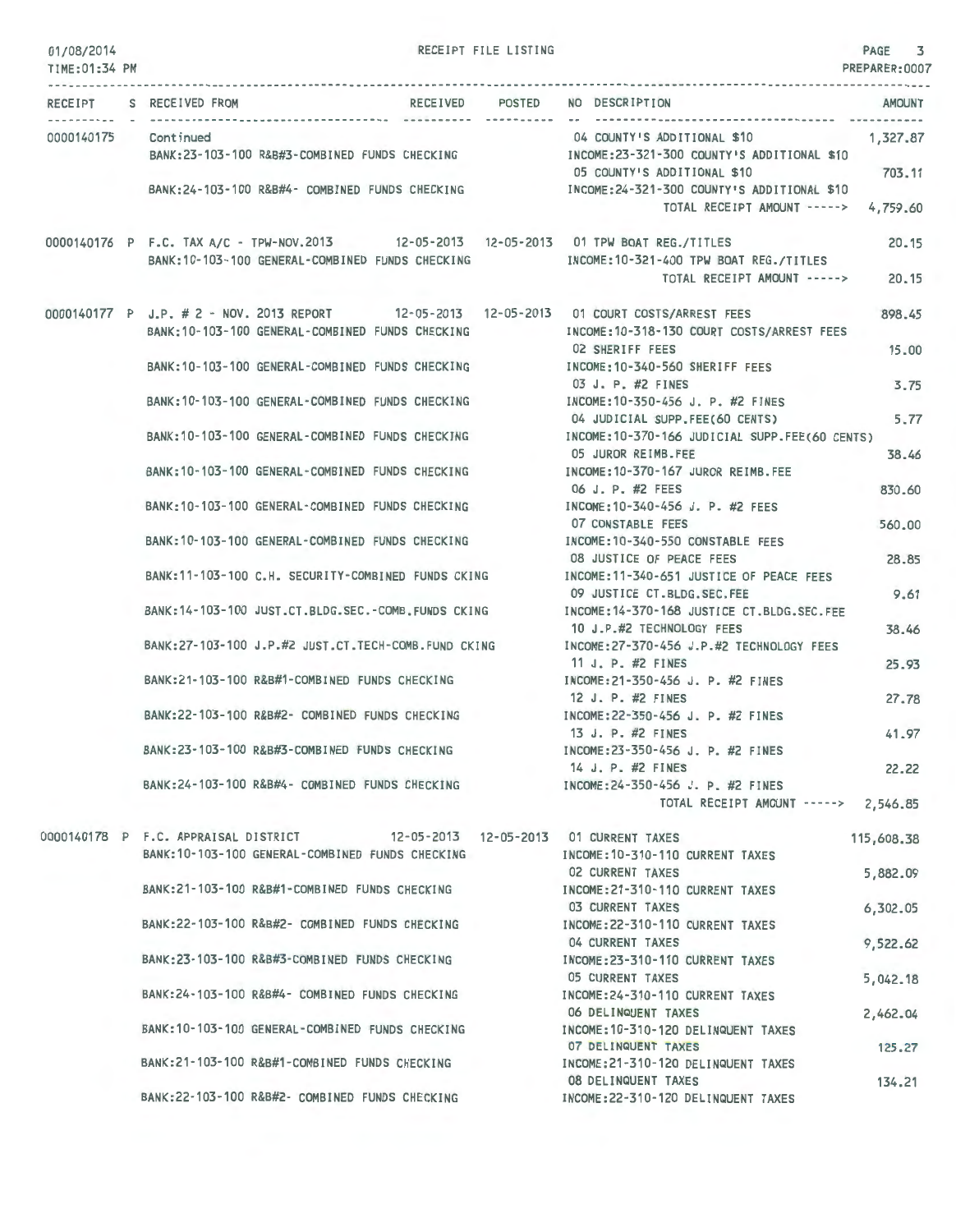| 01/08/2014<br>TIME: 01:34 PM | RECEIPT FILE LISTING                                                                                                                          |                                                                                                     | PAGE 4<br>PREPARER: 0007 |
|------------------------------|-----------------------------------------------------------------------------------------------------------------------------------------------|-----------------------------------------------------------------------------------------------------|--------------------------|
|                              | RECEIPT S RECEIVED FROM                                                                                                                       | RECEIVED POSTED NO DESCRIPTION<br>-------------------------------------                             | <b>AMOUNT</b>            |
| 0000140178 Continued         | BANK:23-103-100 R&B#3-COMBINED FUNDS CHECKING THE TROOME:23-310-120 DELINQUENT TAXES                                                          | 09 DELINQUENT TAXES                                                                                 | 202.80<br>107.38         |
|                              | BANK:24-103-100 R&B#4- COMBINED FUNDS CHECKING                                                                                                | 10 DELINQUENT TAXES<br>INCOME:24-310-120 DELINQUENT TAXES<br>TOTAL RECEIPT AMOUNT -----> 145,389.02 |                          |
|                              | 0000140179 P FANNIN COUNTY BAIL BONDS 12-09-2013 12-09-2013 01 # 47229- RAINS -SETTLEMENT<br>BANK: 10-103-100 GENERAL-COMBINED FUNDS CHECKING | INCOME:10-352-201 BOND FORFEITURES                                                                  | 125.00                   |
|                              |                                                                                                                                               | TOTAL RECEIPT AMOUNT ----->                                                                         | 125.00                   |
|                              | 12-09-2013  12-09-2013  01 INTEREST EARNINGS<br>0000140180 P LEGEND BANK<br>BANK:10-103-100 GENERAL-COMBINED FUNDS CHECKING                   | INCOME: 10-360-100 INTEREST EARNINGS                                                                | 205.60                   |
|                              | BANK: 11-103-100 C.H. SECURITY-COMBINED FUNDS CKING                                                                                           | 02 INTEREST EARNINGS<br>INCOME: 11-360-100 INTEREST EARNINGS                                        | 5.19                     |
|                              | BANK: 12-103-100 CO.CLK.VITAL STAT.-COMB.FUNDS CKING                                                                                          | 03 INTEREST EARNINGS<br>INCOME: 12-360-100 INTEREST EARNINGS                                        | 0.66                     |
|                              | BANK:18-103-100 CO.CLK.REC.MNGMT.-COMB.FUNDS CKING                                                                                            | 04 INTEREST EARNINGS<br>INCOME: 18-360-100 INTEREST EARNINGS                                        | 4.11                     |
|                              | BANK: 19-103-100 DIST.CLK.REC.MNGMT-COMB.FUNDS CKING                                                                                          | 05 INTEREST EARNINGS<br>INCOME: 19-360-100 INTEREST EARNINGS                                        | 0.43                     |
|                              | BANK:20-103-100 CO.OFF.REC.MNGMT-COMB. FUNDS CKING                                                                                            | 06 INTEREST EARNINGS<br>INCOME: 20-360-100 INTEREST EARNINGS                                        | 3.58                     |
|                              | BANK:21-103-100 R&B#1-COMBINED FUNDS CHECKING                                                                                                 | 07 INTEREST EARNINGS<br>INCOME: 21-360-100 INTEREST EARNINGS                                        | 2.90                     |
|                              |                                                                                                                                               | 08 INTEREST EARNINGS                                                                                | 3.53                     |
|                              | BANK:22-103-100 R&B#2- COMBINED FUNDS CHECKING                                                                                                | INCOME: 22-360-100 INTEREST EARNINGS<br>09 INTEREST EARNINGS                                        | 9.96                     |
|                              | BANK:23-103-100 R&B#3-COMBINED FUNDS CHECKING                                                                                                 | INCOME: 23-360-100 INTEREST EARNINGS<br>10 INTEREST EARNING                                         | 3.53                     |
|                              | BANK:24-103-100 R&B#4- COMBINED FUNDS CHECKING                                                                                                | INCOME: 24-360-100 INTEREST EARNING<br>11 INTEREST EARNINGS                                         | 2.60                     |
|                              | BANK:26-103-100 J.P.#1 JUST.CT.TECH-COMB.FUND CKING                                                                                           | INCOME: 26-360-100 INTEREST EARNINGS<br>12 INTEREST EARNINGS                                        | 0.66                     |
|                              | BANK:27-103-100 J.P.#2 JUST.CT.TECH-COMB.FUND CKING                                                                                           | INCOME: 27-360-100 INTEREST EARNINGS<br>13 INTEREST EARNINGS                                        | 0.25                     |
|                              | BANK:28-103-100 J.P.#3 JUST.CT.TECH-COMB.FUND CKING                                                                                           | INCOME: 28-360-100 INTEREST EARNINGS<br>14 INTEREST INCOME                                          | 0.58                     |
|                              | BANK:34-103-100 DISTRICT CT.REC.ARCHIVE COMB.FUND C                                                                                           | INCOME: 34-360-100 INTEREST INCOME<br>15 INTEREST EARNINGS                                          | 4.61                     |
|                              | BANK: 35-103-100 LAW LIBRARY-COMBINED FUND CHECKING                                                                                           | INCOME: 35-360-100 INTEREST EARNINGS<br>16 INTEREST EARNINGS                                        | 0.03                     |
|                              | BANK:38-103-100 IHC CO-OP GIN-COMBINED FUND CKING                                                                                             | INCOME: 38-360-100 INTEREST EARNINGS<br>17 INTEREST EARNINGS                                        | 0.43                     |
|                              | BANK: 39-103-100 IHC B.R. COOPER-COMB. FUND CHECKING                                                                                          | INCOME: 39-360-100 INTEREST EARNINGS<br>18 INTEREST EARNINGS                                        |                          |
|                              | BANK:52-103-100 COURT RECORDS PRESERVATION-COMB.FUN                                                                                           | INCOME: 52-360-100 INTEREST EARNINGS                                                                | 1.11                     |
|                              | BANK:59-103-100 DRUG COURT-COMBINED FUNDS                                                                                                     | 19 INTEREST EARNINGS<br>INCOME: 59-360-100 INTEREST EARNINGS                                        | 0.93                     |
|                              | BANK:70-103-100 RIGHT OF WAY-COMBINED FUND CHECKING                                                                                           | 20 INTEREST EARNINGS<br>INCOME: 70-360-100 INTEREST EARNINGS                                        | 1.34                     |
|                              | BANK:92-103-100 STATZER-COMBINED FUNDS CHECKING                                                                                               | 21 INTEREST EARNINGS<br>INCOME: 92-360-100 INTEREST EARNINGS                                        | 0.15                     |
|                              | BANK: 36-103-136 D. A. FEE CASH ACCT.                                                                                                         | 22 INTEREST EARNINGS<br>INCOME: 36-360-100 INTEREST EARNINGS                                        | 0.12                     |
|                              | BANK: 36-103-236 D.A. FEE SEIZURE FUND                                                                                                        | 23 INTEREST EARNINGS-SEIZURE FUND<br>INCOME: 36-360-236 INTEREST EARNINGS-SEIZURE FUND              | 0.12                     |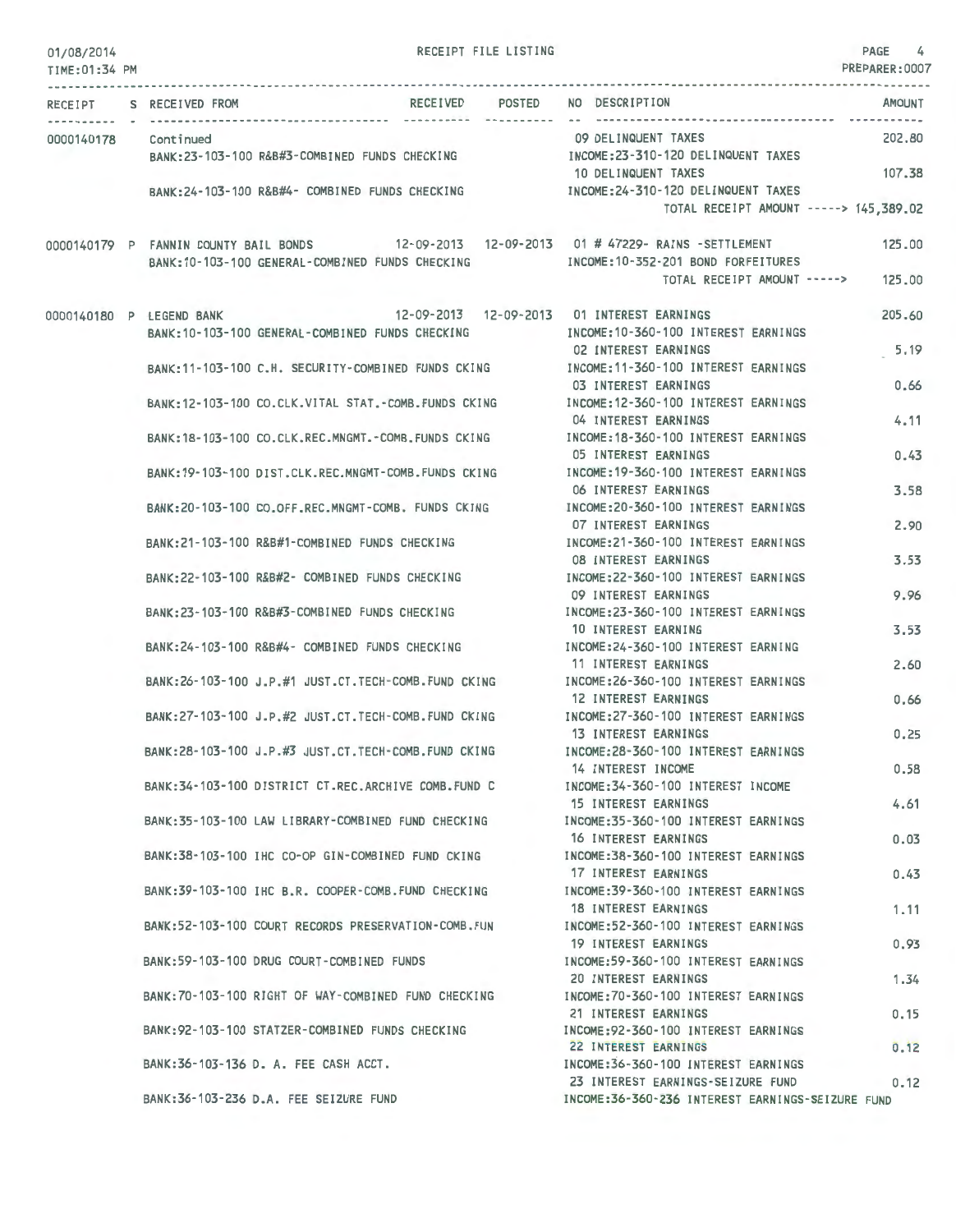RECEIPT FILE LISTING **PAGE** 5

PREPARER:0007

| TIME:01:34 PM        |                                     |                                                |                                |                                                                                                                                         |               |
|----------------------|-------------------------------------|------------------------------------------------|--------------------------------|-----------------------------------------------------------------------------------------------------------------------------------------|---------------|
| RECEIPT              | S RECEIVED FROM                     |                                                | RECEIVED POSTED<br>----------- | NO DESCRIPTION                                                                                                                          | <b>AMOUNT</b> |
| 0000140180           | Continued                           |                                                |                                | 24 INTEREST EARNINGS                                                                                                                    | 0.07          |
|                      |                                     | BANK: 37-103-137 CASH-CONTRABAND SEIZURE       |                                | INCOME: 37-360-100 INTEREST EARNINGS                                                                                                    | 0.29          |
|                      |                                     | BANK:56-103-156 CASH-F C SHERIFF FORFEITURE    |                                | 25 INTEREST EARNINGS<br>INCOME: 56-360-100 INTEREST EARNINGS                                                                            |               |
|                      |                                     |                                                |                                | 26 INTEREST INCOME                                                                                                                      | 0.69          |
|                      |                                     | BANK: 89-103-992 CASH-INTEREST INCOME          |                                | INCOME: 89-360-189 INTEREST INCOME                                                                                                      |               |
|                      |                                     |                                                |                                | 27 INTEREST EARNINGS<br>INCOME: 10-360-100 INTEREST EARNINGS                                                                            | 1.22          |
|                      | BANK: 10-100-100 PAYROLL            |                                                |                                | 28 INTEREST EARNINGS                                                                                                                    | 0.01          |
|                      | BANK: 21-100-100 PAYROLL            |                                                |                                | INCOME: 21-360-100 INTEREST EARNINGS                                                                                                    |               |
|                      |                                     |                                                |                                | 29 INTEREST EARNINGS                                                                                                                    | 0.01          |
|                      | BANK: 22-100-100 PAYROLL            |                                                |                                | INCOME: 22-360-100 INTEREST EARNINGS<br><b>30 INTEREST EARNINGS</b>                                                                     | 0.01          |
|                      | BANK: 23-100-100 PAYROLL            |                                                |                                | INCOME: 23-360-100 INTEREST EARNINGS                                                                                                    |               |
|                      |                                     |                                                |                                | <b>31 INTEREST EARNING</b>                                                                                                              | 0.01          |
|                      | BANK: 24-100-100 PAYROLL            |                                                |                                | INCOME: 24-360-100 INTEREST EARNING                                                                                                     |               |
|                      |                                     |                                                |                                | TOTAL RECEIPT AMOUNT ----->                                                                                                             | 254.73        |
|                      | 0000140181 P F.C.JUVENILE PROBATION |                                                |                                | 12-09-2013  12-09-2013  01 Child Support to Placements#2043                                                                             | 560.00        |
|                      | BANK:89-103-991 CASH-TJJD-C         |                                                |                                | INCOME: 89-586-415 RESIDENTIAL                                                                                                          |               |
|                      |                                     | BANK: 87-103-187 CASH-JUVENILE PROBATION       |                                | 02 Deferred Prosecution # 2064<br>INCOME:87-340-575 JUVENILE PROBATION FEES                                                             | 60.00         |
|                      |                                     |                                                |                                | 03 Probation Fees # 2043                                                                                                                | 21.75         |
|                      |                                     | BANK:87-103-187 CASH-JUVENILE PROBATION        |                                | INCOME:87-340-575 JUVENILE PROBATION FEES                                                                                               |               |
|                      |                                     |                                                |                                | 04 Probation fees # 2043                                                                                                                | 20,00         |
|                      |                                     | BANK: 87-103-187 CASH-JUVENILE PROBATION       |                                | INCOME:87-340-575 JUVENILE PROBATION FEES<br>05 Restitution # 2053                                                                      | 832.00        |
|                      |                                     | BANK:87-103-187 CASH-JUVENILE PROBATION        |                                | INCOME:87-340-576 JUVENILE PROBATION RESTITUTION                                                                                        |               |
|                      |                                     |                                                |                                | 06 Attorney fees # 2043                                                                                                                 | 4.25          |
|                      |                                     | BANK:87-103-187 CASH-JUVENILE PROBATION        |                                | INCOME:87-340-577 JUVENILE PROBATION COURT COSTS<br>TOTAL RECEIPT AMOUNT -----> 1,498.00                                                |               |
|                      |                                     |                                                |                                |                                                                                                                                         |               |
| 0000140182 P TEXPOOL |                                     |                                                |                                | 12-10-2013  12-10-2013  01 INTEREST EARNINGS                                                                                            | 18.98         |
|                      | BANK: 10-103-175 TEXPOOL            |                                                |                                | INCOME: 10-360-100 INTEREST EARNINGS<br><b>02 INTEREST EARNINGS</b>                                                                     | 2.79          |
|                      | BANK: 21-103-175 TEXPOOL            |                                                |                                | INCOME: 21-360-100 INTEREST EARNINGS                                                                                                    |               |
|                      |                                     |                                                |                                | 03 INTEREST EARNINGS                                                                                                                    | 7.41          |
|                      | BANK: 22-103-175 TEXPOOL            |                                                |                                | INCOME: 22-360-100 INTEREST EARNINGS                                                                                                    |               |
|                      | BANK: 23-103-175 TEXPOOL            |                                                |                                | 04 INTEREST EARNINGS<br>INCOME: 23-360-100 INTEREST EARNINGS                                                                            | 8.36          |
|                      |                                     |                                                |                                | 05 INTEREST EARNING                                                                                                                     | 8.35          |
|                      | BANK: 24-103-175 TEXPOOL            |                                                |                                | INCOME: 24-360-100 INTEREST EARNING                                                                                                     |               |
|                      |                                     | BANK: 38-103-175 IHC CO-OP GIN TEXPOOL         |                                | 06 INTEREST EARNINGS<br>INCOME: 38-360-100 INTEREST EARNINGS                                                                            | 0.64          |
|                      |                                     |                                                |                                | 07 INTEREST EARNINGS                                                                                                                    | 0.30          |
|                      |                                     | BANK: 39-103-175 B.R. COOPER-TEXPOOL           |                                | INCOME: 39-360-100 INTEREST EARNINGS                                                                                                    |               |
|                      |                                     |                                                |                                | 08 INTEREST EARNINGS                                                                                                                    | 4.82          |
|                      | BANK: 70-103-175 TEXPOOL            |                                                |                                | INCOME: 70-360-100 INTEREST EARNINGS<br>09 INTEREST EARNINGS                                                                            | 1.44          |
|                      | BANK: 92-103-175 TEXPOOL            |                                                |                                | INCOME: 92-360-100 INTEREST EARNINGS                                                                                                    |               |
|                      |                                     |                                                |                                | TOTAL RECEIPT AMOUNT ----->                                                                                                             | 53.09         |
|                      | 0000140183 P DAVID HOLMES           |                                                |                                | 12-10-2013  12-10-2013  01 DENTAL COBRA INS.- DEC.2013                                                                                  | 21.56         |
|                      | BANK:95-100-100 PAYROLL CASH        |                                                |                                | INCOME: 95-370-130 REFUNDS & MISCELLANEOUS                                                                                              |               |
|                      |                                     |                                                |                                | TOTAL RECEIPT AMOUNT ----->                                                                                                             | 21.56         |
|                      | 0000140184 P Texas Pioneer Agency   | BANK:22-103-100 R&B#2- COMBINED FUNDS CHECKING |                                | 12-10-2013     12-10-2013     01                    #109556-Trenton High Meadows<br>INCOME: 22-370-150 TRENTON HIGH MEADOWS SUBDIVISION | 1,400.00      |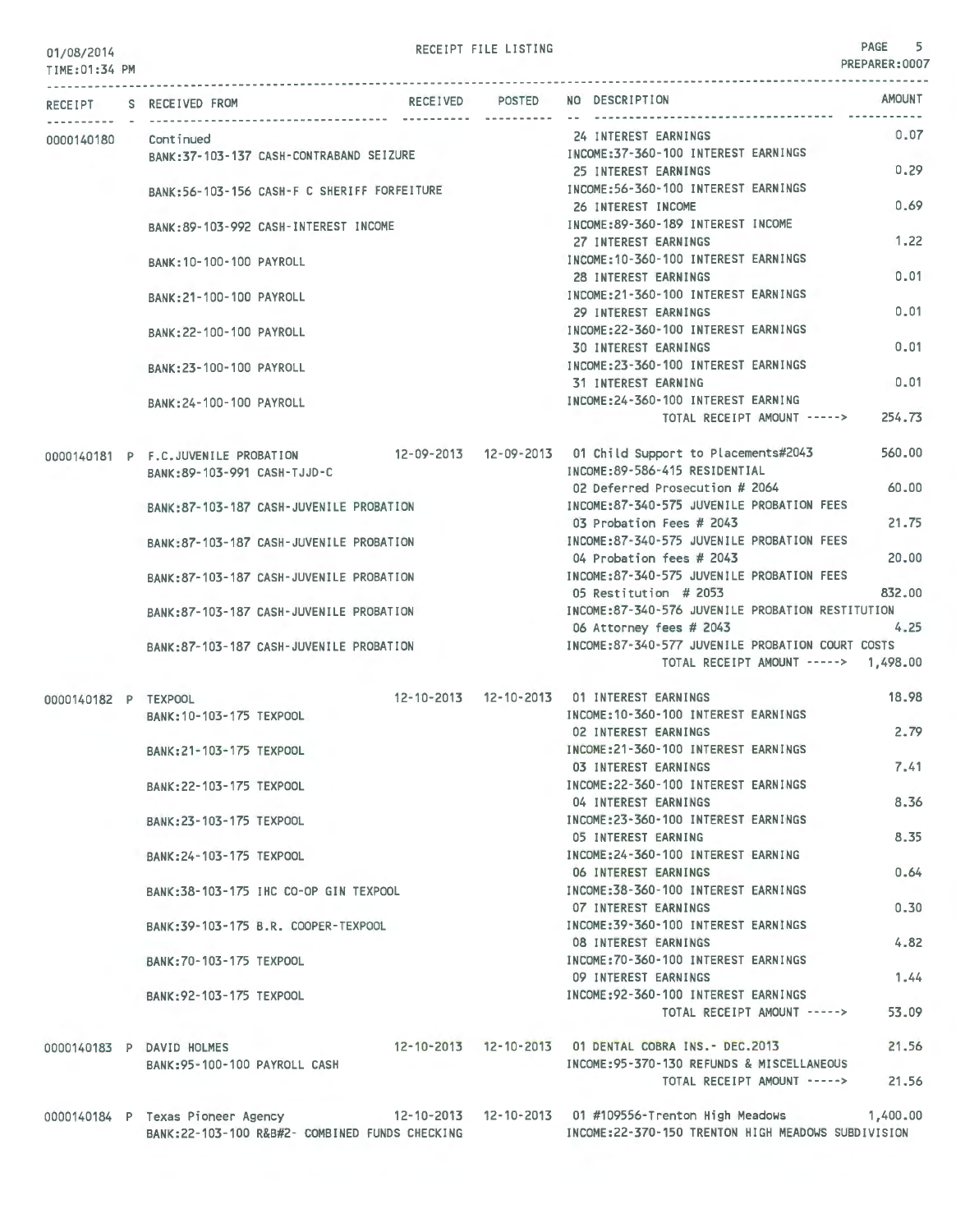| 01/08/2014<br>TIME: 01:34 PM |                                                                                                                                                                                                    | RECEIPT FILE LISTING |                                                                                                           | PAGE<br>6<br>PREPARER: 0007 |
|------------------------------|----------------------------------------------------------------------------------------------------------------------------------------------------------------------------------------------------|----------------------|-----------------------------------------------------------------------------------------------------------|-----------------------------|
|                              | RECEIPT S RECEIVED FROM                                                                                                                                                                            |                      | RECEIVED POSTED NO DESCRIPTION                                                                            | AMOUNT                      |
|                              | 0000140184 Continued<br>BANK:22-103-100 R&B#2- COMBINED FUNDS CHECKING INCOME:22-370-150 TRENTON HIGH MEADOWS SUBDIVISION                                                                          |                      | 02 #109558- Trenton High Meadows 1,400.00<br>TOTAL RECEIPT AMOUNT -----> 2,800.00                         |                             |
|                              | 0000140185 P MELTON & JOYCE CLAYTOR 12-11-2013 12-11-2013 01 CULVERT<br>BANK: 24-103-100 R&B#4- COMBINED FUNDS CHECKING                                                                            |                      | INCOME: 24-370-145 REIMBURSEMENT OF MATERIALS<br>TOTAL RECEIPT AMOUNT ----->                              | 258.00<br>258,00            |
|                              | 12-11-2013  12-11-2013  01 CULVERT<br>0000140186 P CITY OF HONEY GROVE<br>BANK:23-103-100 R&B#3-COMBINED FUNDS CHECKING                                                                            |                      | INCOME: 23-370-145 REIMBURSEMENT OF MATERIALS<br>TOTAL RECEIPT AMOUNT ----->                              | 221.00<br>221.00            |
|                              | 0000140187 P F.C. APPRAISAL DISTRICT 12-11-2013 12-11-2013 01 CURRENT TAXES<br>BANK: 10-103-100 GENERAL-COMBINED FUNDS CHECKING                                                                    |                      | INCOME: 10-310-110 CURRENT TAXES                                                                          | 129, 175.53                 |
|                              | BANK: 10-103-100 GENERAL-COMBINED FUNDS CHECKING                                                                                                                                                   |                      | 02 G.F.A.B.P. TAXES<br>INCOME: 10-310-110 CURRENT TAXES                                                   | 33.64                       |
|                              | BANK:21-103-100 R&B#1-COMBINED FUNDS CHECKING                                                                                                                                                      |                      | 03 CURRENT TAXES<br>INCOME:21-310-110 CURRENT TAXES<br>04 CURRENT TAXES                                   | 6,572.38<br>7,041.62        |
|                              | BANK: 22-103-100 R&B#2- COMBINED FUNDS CHECKING                                                                                                                                                    |                      | INCOME: 22-310-110 CURRENT TAXES<br>05 CURRENT TAXES                                                      | 10,640.14                   |
|                              | BANK:23-103-100 R&B#3-COMBINED FUNDS CHECKING                                                                                                                                                      |                      | INCOME: 23-310-110 CURRENT TAXES<br>06 CURRENT TAXES                                                      | 5,633.90                    |
|                              | BANK: 24-103-100 R&B#4- COMBINED FUNDS CHECKING                                                                                                                                                    |                      | INCOME: 24-310-110 CURRENT TAXES<br>07 DELINQUENT TAXES                                                   | 4,683.06                    |
|                              | BANK: 10-103-100 GENERAL-COMBINED FUNDS CHECKING<br>BANK:21-103-100 R&B#1-COMBINED FUNDS CHECKING                                                                                                  |                      | INCOME: 10-310-120 DELINQUENT TAXES<br><b>08 DELINQUENT TAXES</b><br>INCOME:21-310-120 DELINQUENT TAXES   | 238.27                      |
|                              | BANK: 22-103-100 R&B#2- COMBINED FUNDS CHECKING                                                                                                                                                    |                      | 09 DELINQUENT TAXES<br>INCOME: 22-310-120 DELINQUENT TAXES                                                | 255.28                      |
|                              | BANK: 23-103-100 R&B#3-COMBINED FUNDS CHECKING                                                                                                                                                     |                      | 10 DELINQUENT TAXES<br>INCOME: 23-310-120 DELINQUENT TAXES                                                | 385.74                      |
|                              | BANK: 24-103-100 R&B#4- COMBINED FUNDS CHECKING                                                                                                                                                    |                      | 11 DELINQUENT TAXES<br>INCOME: 24-310-120 DELINQUENT TAXES<br>TOTAL RECEIPT AMOUNT -----> 164,863.81      | 204.25                      |
|                              | 0000140188 P The Local Government Purchasing 12-11-2013 12-11-2013 01 Rebate fo FY 2012-2013<br>BANK:10-103-100 GENERAL-COMBINED FUNDS CHECKING                                                    |                      | INCOME:10-370-130 REFUNDS & MISCELLANEOUS                                                                 | 612.86                      |
|                              |                                                                                                                                                                                                    |                      | TOTAL RECEIPT AMOUNT ----->                                                                               | 612.86                      |
|                              | 0000140189 P F.C. TAX A/C - W/E 11-29-2013 12-12-2013 12-12-2013 01 COMMISSIONS ON CAR REGIST<br>BANK: 10-103-100 GENERAL-COMBINED FUNDS CHECKING                                                  |                      | INCOME: 10-321-200 COMMISSIONS ON CAR REGIST                                                              | 1.90                        |
|                              | BANK:21-103-100 R&B#1-COMBINED FUNDS CHECKING                                                                                                                                                      |                      | 02 COUNTY'S ADDITIONAL \$10<br>INCOME:21-321-300 COUNTY'S ADDITIONAL \$10                                 | 2.20                        |
|                              | BANK: 22-103-100 R&B#2- COMBINED FUNDS CHECKING                                                                                                                                                    |                      | 03 COUNTY'S ADDITIONAL \$10<br>INCOME: 22-321-300 COUNTY'S ADDITIONAL \$10<br>04 COUNTY'S ADDITIONAL \$10 | 2.36<br>3.55                |
|                              | BANK:23-103-100 R&B#3-COMBINED FUNDS CHECKING                                                                                                                                                      |                      | INCOME:23-321-300 COUNTY'S ADDITIONAL \$10<br>05 COUNTY'S ADDITIONAL \$10                                 | 1.89                        |
|                              | BANK:24-103-100 R&B#4- COMBINED FUNDS CHECKING                                                                                                                                                     |                      | INCOME:24-321-300 COUNTY'S ADDITIONAL \$10<br>TOTAL RECEIPT AMOUNT ----->                                 | 11.90                       |
|                              | 0000140190 P F.C. TAX A/C - W/E 12-06-2013 12-12-2013 12-12-2013 01 COMMISSION ON CAR TITLES<br>BANK:10-103-100 GENERAL-COMBINED FUNDS CHECKING                                                    |                      | INCOME:10-321-250 COMMISSION ON CAR TITLES                                                                | 640.00                      |
|                              | 0000140191 P F.C. TAX A/C - W/E 12-06-2013 12-12-2013 12-12-2013 01 COMMISSIONS ON CAR REGIST<br>BANK:10-103-100 GENERAL-COMBINED FUNDS CHECKING NORTH INCOME:10-321-200 COMMISSIONS ON CAR REGIST |                      | TOTAL RECEIPT AMOUNT ----->                                                                               | 640.00<br>1,899.25          |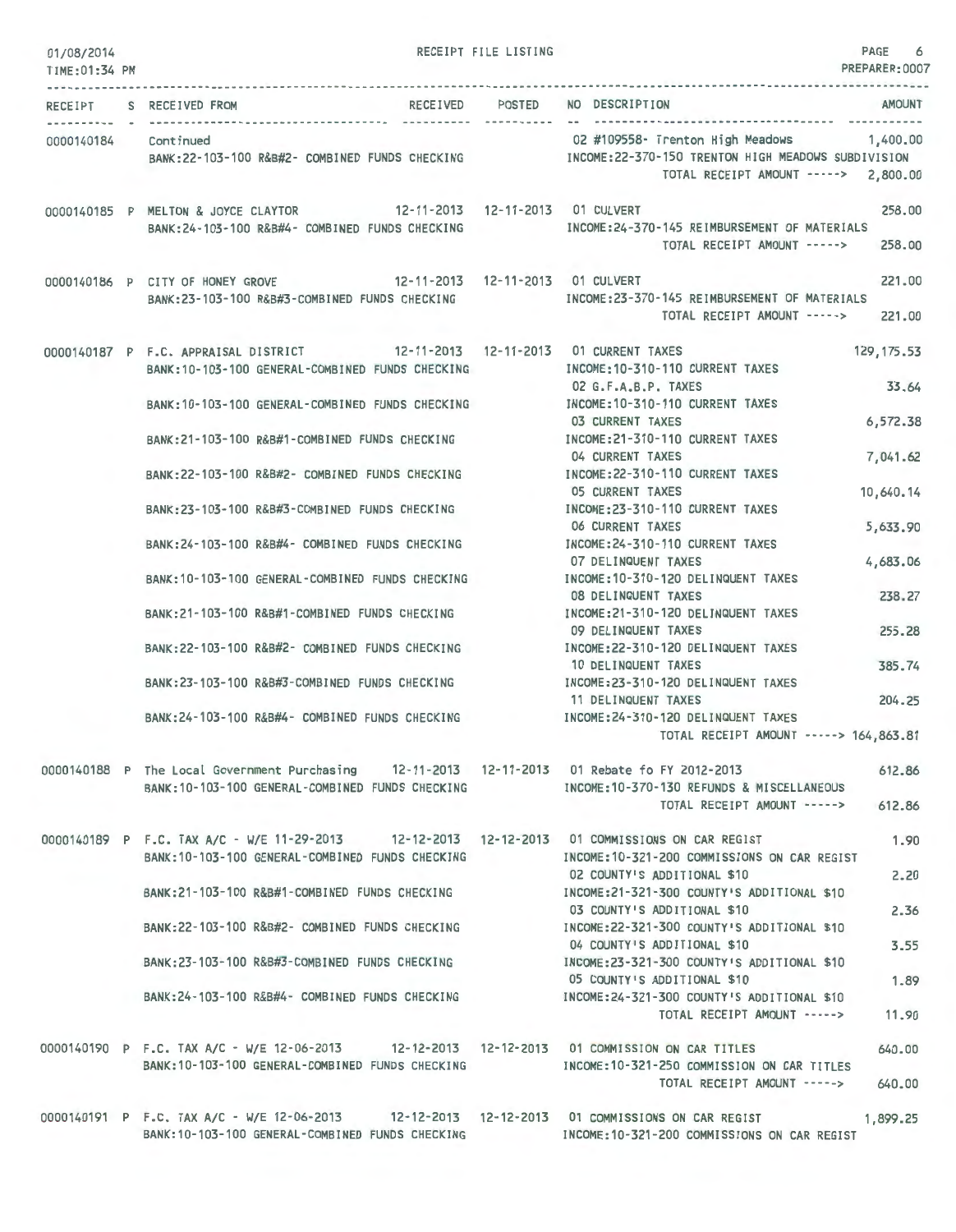#### $01$

| 01/08/2014<br>TIME: 01:34 PM | RECEIPT FILE LISTING                                                                                                                          | PAGE 7<br>PREPARER: 0007                                                              |  |
|------------------------------|-----------------------------------------------------------------------------------------------------------------------------------------------|---------------------------------------------------------------------------------------|--|
|                              |                                                                                                                                               |                                                                                       |  |
|                              | RECEIVED POSTED<br>RECEIPT S RECEIVED FROM                                                                                                    | NO DESCRIPTION<br>AMOUNT                                                              |  |
| 0000140191 Continued         |                                                                                                                                               | 02 COUNTY'S ADDITIONAL \$10<br>1,396.37                                               |  |
|                              | BANK:21-103-100 R&B#1-COMBINED FUNDS CHECKING                                                                                                 | INCOME:21-321-300 COUNTY'S ADDITIONAL \$10<br>03 COUNTY'S ADDITIONAL \$10<br>1,496.06 |  |
|                              | BANK:22-103-100 R&B#2- COMBINED FUNDS CHECKING                                                                                                | INCOME:22-321-300 COUNTY'S ADDITIONAL \$10<br>04 COUNTY'S ADDITIONAL \$10<br>2,260.59 |  |
|                              | BANK:23-103-100 R&B#3-COMBINED FUNDS CHECKING [INCOME:23-321-300 COUNTY'S ADDITIONAL \$10                                                     | 05 COUNTY'S ADDITIONAL \$10<br>1,196.98                                               |  |
|                              | BANK:24-103-100 R&B#4- COMBINED FUNDS CHECKING [INCOME:24-321-300 COUNTY'S ADDITIONAL \$10                                                    | TOTAL RECEIPT AMOUNT -----><br>8,249.25                                               |  |
|                              | 0000140192 P J.P. # 1 - OCTOBER 2013 REPORT 12-12-2013 12-12-2013 01 COURT COSTS/ARREST FEES                                                  | 6,973.72                                                                              |  |
|                              | BANK: 10-103-100 GENERAL-COMBINED FUNDS CHECKING                                                                                              | INCOME:10-318-130 COURT COSTS/ARREST FEES<br><b>02 SHERIFF FEES</b><br>140.95         |  |
|                              | BANK:10-103-100 GENERAL-COMBINED FUNDS CHECKING MANUSING INCOME:10-340-560 SHERIFF FEES                                                       | 03 J. P. #1 FINES<br>754.85                                                           |  |
|                              | BANK: 10-103-100 GENERAL-COMBINED FUNDS CHECKING                                                                                              | INCOME:10-350-455 J. P. #1 FINES<br>45.19<br>04 JUDICIAL SUPP.FEE(60 CENTS)           |  |
|                              | BANK:10-103-100 GENERAL-COMBINED FUNDS CHECKING                                                                                               | INCOME: 10-370-166 JUDICIAL SUPP.FEE(60 CENTS)                                        |  |
|                              | BANK: 10-103-100 GENERAL-COMBINED FUNDS CHECKING                                                                                              | 05 JUROR REIMB.FEE<br>301.00<br>INCOME:10-370-167 JUROR REIMB.FEE                     |  |
|                              | BANK:10-103-100 GENERAL-COMBINED FUNDS CHECKING                                                                                               | 06 J. P. #1 FEES<br>1,589.26<br>INCOME:10-340-455 J. P. #1 FEES                       |  |
|                              | BANK:10-103-100 GENERAL-COMBINED FUNDS CHECKING                                                                                               | 07 CONSTABLE FEES<br>816.31<br>INCOME:10-340-550 CONSTABLE FEES                       |  |
|                              | BANK: 10-103-100 GENERAL-COMBINED FUNDS CHECKING                                                                                              | 08 INTEREST EARNINGS<br>0.28<br>INCOME: 10-360-100 INTEREST EARNINGS                  |  |
|                              |                                                                                                                                               | 09 JUSTICE OF PEACE FEES<br>229.81                                                    |  |
|                              | BANK: 11-103-100 C.H. SECURITY-COMBINED FUNDS CKING                                                                                           | INCOME:11-340-651 JUSTICE OF PEACE FEES<br>10 JUSTICE CT.BLDG.SEC.FEE<br>75.21        |  |
|                              | BANK: 14-103-100 JUST.CT.BLDG.SEC.-COMB.FUNDS CKING                                                                                           | INCOME: 14-370-168 JUSTICE CT.BLDG.SEC.FEE<br>11 J.P.#1 TECHNOLOGY FEES<br>306.35     |  |
|                              | BANK:26-103-100 J.P.#1 JUST.CT.TECH-COMB.FUND CKING MODIONE:26-370-455 J.P.#1 TECHNOLOGY FEES                                                 | 12 J. P. #1 FINES<br>880.52                                                           |  |
|                              | BANK:21-103-100 R&B#1-COMBINED FUNDS CHECKING                                                                                                 | INCOME: 21-350-455 J. P. #1 FINES<br>13 J. P. #1 FINES<br>943.39                      |  |
|                              | BANK:22-103-100 R&B#2- COMBINED FUNDS CHECKING                                                                                                | INCOME:22-350-455 J. P. #1 FINES<br>14 J. P. #1 FINES<br>1,425.50                     |  |
|                              | BANK:23-103-100 R&B#3-COMBINED FUNDS CHECKING                                                                                                 | INCOME:23-350-455 J. P. #1 FINES<br>15 J. P. #1 FINES<br>754.79                       |  |
|                              | BANK:24-103-100 R&B#4- COMBINED FUNDS CHECKING                                                                                                | INCOME: 24-350-455 J. P. #1 FINES<br>TOTAL RECEIPT AMOUNT -----> 15,237.13            |  |
|                              |                                                                                                                                               |                                                                                       |  |
|                              | 0000140193 P COMPTROLLER-STATE FISCAL       12-13-2013  12-13-2013  01 SALES TAX REVENUES<br>BANK: 10-103-100 GENERAL-COMBINED FUNDS CHECKING | 55,990.23<br>INCOME: 10-318-160 SALES TAX REVENUES                                    |  |
|                              | BANK:21-103-100 R&B#1-COMBINED FUNDS CHECKING                                                                                                 | 02 SALES TAX REVENUES<br>2,847.43<br>INCOME:21-318-160 SALES TAX REVENUES             |  |
|                              | BANK:22-103-100 R&B#2- COMBINED FUNDS CHECKING                                                                                                | 03 SALES TAX REVENUES<br>3,054.26<br>INCOME: 22-318-160 SALES TAX REVENUES            |  |
|                              | BANK:23-103-100 R&B#3-COMBINED FUNDS CHECKING                                                                                                 | 04 SALES TAX REVENUES<br>4,605.53<br>INCOME: 23-318-160 SALES TAX REVENUES            |  |
|                              | BANK:24-103-100 R&B#4- COMBINED FUNDS CHECKING                                                                                                | 05 SALES TAX REVENUES<br>2,447.55<br>INCOME: 24-318-160 SALES TAX REVENUES            |  |
|                              |                                                                                                                                               | TOTAL RECEIPT AMOUNT -----> 68,945.00                                                 |  |

0000140194 P Texoma Area Paratransit System 12- 13-2013 12- 13-2013 01 OFFICE RENTAL BANK:24-103-100 R&B#4- COMBINED FUNDS CHECKING INCOME:24-370- 147 OFFICE RENTAL

TOTAL RECEIPT AMOUNT -----> 150.00

150.00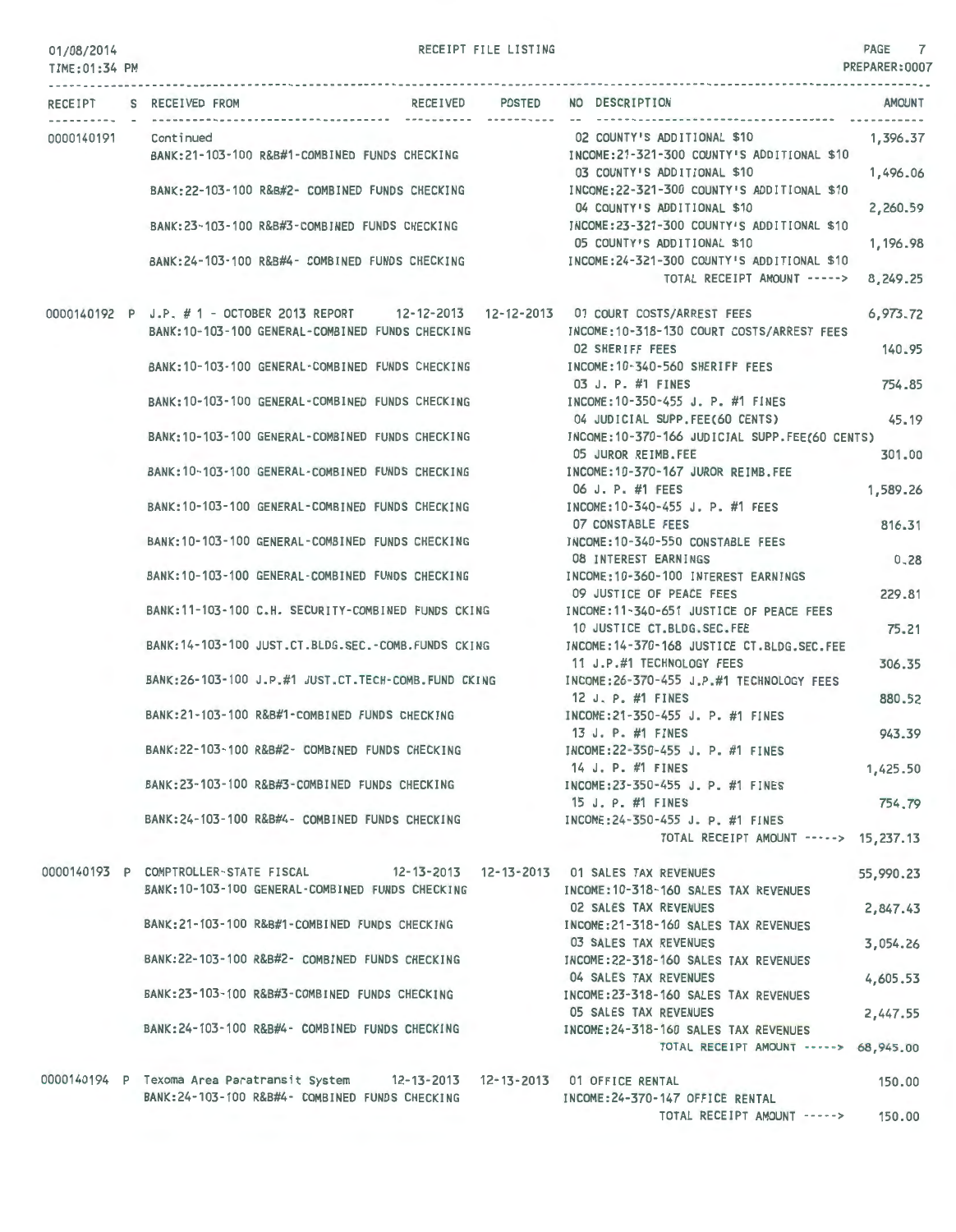| 01/08/2014<br>TIME:01:34 PM |                                                                                                                                                     | RECEIPT FILE LISTING |                                                                                                                                               | PAGE<br>8<br>PREPARER: 0007 |
|-----------------------------|-----------------------------------------------------------------------------------------------------------------------------------------------------|----------------------|-----------------------------------------------------------------------------------------------------------------------------------------------|-----------------------------|
| RECEIPT                     | <b>RECEIVED</b><br>S RECEIVED FROM                                                                                                                  | POSTED<br>---------- | NO DESCRIPTION                                                                                                                                | <b>AMOUNT</b>               |
|                             | 0000140195 P TNT CRANE & RIGGING, INC. 12-13-2013 12-13-2013 01 DAMAGE TO CULVERT<br>BANK:21-103-100 R&B#1-COMBINED FUNDS CHECKING                  |                      | INCOME:21-370-130 REFUNDS & MISCELLANEOUS<br>TOTAL RECEIPT AMOUNT ----->                                                                      | 269,00<br>269,00            |
|                             | 0000140196 P THE AMERICAN BOTTLING COMPANY 12-13-2013 12-13-2013 01 DR. PEPPER COMMISSION<br>BANK: 10-103-100 GENERAL-COMBINED FUNDS CHECKING       |                      | INCOME:10-370-510 DR. PEPPER COMMISSION<br>TOTAL RECEIPT AMOUNT ----->                                                                        | 92.00<br>92.00              |
|                             | 0000140197 P F.C. ENVIRONMENTAL DEVELOPMENT 12-13-2013 12-13-2013 01 SEWAGE PERMITS/INSPECTIONS<br>BANK: 10-103-100 GENERAL-COMBINED FUNDS CHECKING |                      | INCOME:10-320-300 SEWAGE PERMITS/INSPECTIONS<br>TOTAL RECEIPT AMOUNT ----->                                                                   | 3,750.02<br>3,750.02        |
|                             | 0000140198 P SHANNON PORTER & JOHNSON 12-16-2013 12-16-2013 01 CIVIL PROCESS-CLEMONS<br>BANK: 10-103-100 GENERAL-COMBINED FUNDS CHECKING            |                      | INCOME: 10-340-550 CONSTABLE FEES<br>TOTAL RECEIPT AMOUNT ----->                                                                              | 200,00<br>200,00            |
|                             | 0000140199 P County Treasurer-Dallas County 12-16-2013 12-16-2013 01 CIVIL PROCESS- CLEMONS<br>BANK: 10-103-100 GENERAL-COMBINED FUNDS CHECKING     |                      | INCOME:10-340-550 CONSTABLE FEES<br>TOTAL RECEIPT AMOUNT ----->                                                                               | 70.00<br>70.00              |
|                             | 0000140200 P COMPTROLLER-JUDICIARY 12-16-2013 12-16-2013 01 CO. JUDGE COURT FEES SALARY REIMB.<br>BANK: 10-103-100 GENERAL-COMBINED FUNDS CHECKING  |                      | INCOME:10-370-144 CO. JUDGE COURT FEES SALARY REIMB.<br>TOTAL RECEIPT AMOUNT ----->                                                           | 131.51<br>131.51            |
|                             | 0000140201 P COMMUNITY EDUCATION CENTERS 12-16-2013 12-16-2013 01 NOV. 2013 -Monthly Monitoring<br>BANK:10-103-100 GENERAL-COMBINED FUNDS CHECKING  |                      | INCOME:10-319-552 MONTHLY MONITORING PAYMEN<br>TOTAL RECEIPT AMOUNT ----->                                                                    | 500.00<br>500,00            |
| 0000140202 P US bank        | BANK: 10-103-100 GENERAL-COMBINED FUNDS CHECKING                                                                                                    |                      | 12-16-2013  12-16-2013  01 Oct. 2013 - Inmate per diem<br>INCOME: 10-319-553 INMATE PER DIEM PAYMENT<br>TOTAL RECEIPT AMOUNT -----> 30,807.50 | 30,807.50                   |
|                             | 12-16-2013  12-16-2013  01 BLOOD DRAWS<br>0000140203 P FANNIN CO. CSCD<br>BANK: 36-103-136 D. A. FEE CASH ACCT.                                     |                      | INCOME: 36-370-130 REFUNDS & MISCELLANEOUS<br>TOTAL RECEIPT AMOUNT -----> 35.21                                                               | 35.21                       |
|                             | 0000140204 P Texas Juvenile Justice Department 12-17-2013 12-17-2013 01 TJJD-N-14-074 GRANT<br>BANK: 89-103-489 CASH-TJJD-N                         |                      | INCOME:89-330-906 TJJD-N-14-074 GRANT                                                                                                         | 1,692.00                    |
|                             | BANK: 89-103-991 CASH-TJJD-C                                                                                                                        |                      | 02 TJJD-C-14-074 GRANT<br>INCOME:89-330-913 TJJD-C-14-074 GRANT                                                                               | 1,308.00                    |
|                             | BANK: 89-103-189 CASH-TJJD-A                                                                                                                        |                      | 03 TJJD-A-14-074 GRANT<br>INCOME:89-330-901 TJJD-A-14-074 GRANT<br>TOTAL RECEIPT AMOUNT -----> 21,655.00                                      | 18,655.00                   |
|                             | 0000140205 P F.C. APPRAISAL DISTRICT<br>BANK: 10-103-100 GENERAL-COMBINED FUNDS CHECKING                                                            |                      | 12-17-2013  12-17-2013  01 CURRENT TAXES<br>INCOME: 10-310-110 CURRENT TAXES<br>02 TAX CERTIFICATES                                           | 235, 133.01                 |
|                             | BANK: 10-103-100 GENERAL-COMBINED FUNDS CHECKING                                                                                                    |                      | INCOME: 10-321-901 TAX CERTIFICATES<br>03 G.F.A.B.P.TAXES                                                                                     | 303.25<br>385.89            |
|                             | BANK:10-103-100 GENERAL-COMBINED FUNDS CHECKING                                                                                                     |                      | INCOME: 10-310-110 CURRENT TAXES<br>04 CURRENT TAXES                                                                                          | 11,963.44                   |
|                             | BANK:21-103-100 R&B#1-COMBINED FUNDS CHECKING<br>BANK:22-103-100 R&B#2- COMBINED FUNDS CHECKING                                                     |                      | INCOME:21-310-110 CURRENT TAXES<br>05 CURRENT TAXES                                                                                           | 12,817.58                   |
|                             | BANK:23-103-100 R&B#3-COMBINED FUNDS CHECKING                                                                                                       |                      | INCOME:22-310-110 CURRENT TAXES<br>06 CURRENT TAXES<br>INCOME: 23-310-110 CURRENT TAXES                                                       | 19,367.83                   |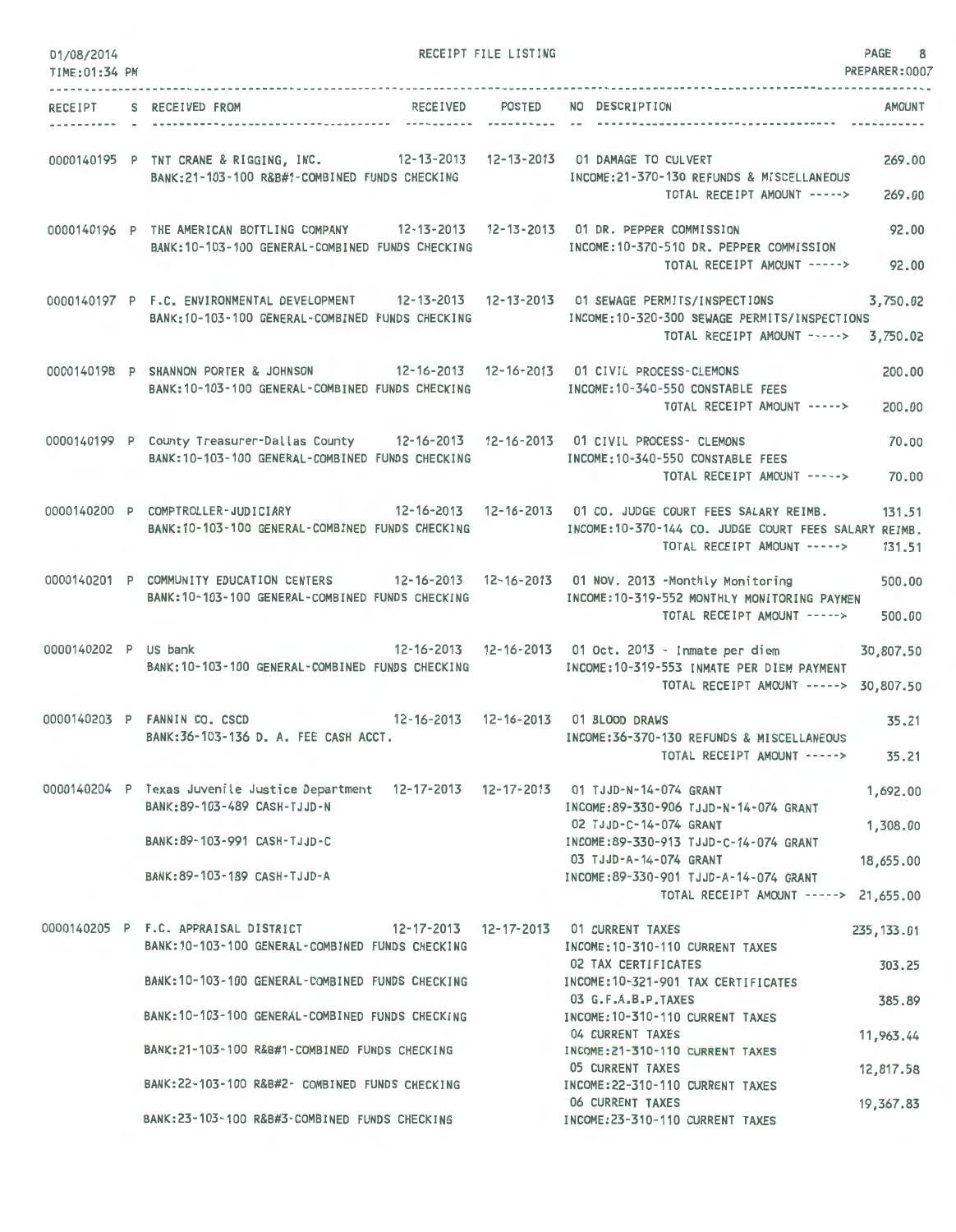### 01/08/2014

RECEIPT FILE LISTING PAGE 9

PREPARER:0007

| TIME: 01:34 PM |                         |                                                  |                 |                                                                                                                                                            | PREPARER: 000      |
|----------------|-------------------------|--------------------------------------------------|-----------------|------------------------------------------------------------------------------------------------------------------------------------------------------------|--------------------|
|                | RECEIPT S RECEIVED FROM |                                                  | RECEIVED POSTED | NO DESCRIPTION                                                                                                                                             | <b>AMOUNT</b>      |
| 0000140205     | Continued               | BANK:24-103-100 R&B#4- COMBINED FUNDS CHECKING   |                 | 07 CURRENT TAXES<br>INCOME:24-310-110 CURRENT TAXES                                                                                                        | 10,255.15          |
|                |                         | BANK: 10-103-100 GENERAL-COMBINED FUNDS CHECKING |                 | 08 DELINQUENT TAXES<br>INCOME:10-310-120 DELINQUENT TAXES                                                                                                  | 7,080.89           |
|                |                         | BANK:10-103-100 GENERAL-COMBINED FUNDS CHECKING  |                 | 09 G.F.A.B.P. TAXES<br>INCOME:10-310-120 DELINQUENT TAXES                                                                                                  | 0.31               |
|                |                         | BANK:21-103-100 R&B#1-COMBINED FUNDS CHECKING    |                 | 10 DELINQUENT TAXES<br>INCOME:21-310-120 DELINQUENT TAXES                                                                                                  | 360.27             |
|                |                         | BANK:22-103-100 R&B#2- COMBINED FUNDS CHECKING   |                 | 11 DELINQUENT TAXES<br>INCOME: 22-310-120 DELINQUENT TAXES                                                                                                 | 386.00             |
|                |                         | BANK:23-103-100 R&B#3-COMBINED FUNDS CHECKING    |                 | 12 DELINQUENT TAXES<br>INCOME:23-310-120 DELINQUENT TAXES<br>13 DELINQUENT TAXES                                                                           | 583.25<br>308.83   |
|                |                         | BANK:24-103-100 R&B#4- COMBINED FUNDS CHECKING   |                 | INCOME:24-310-120 DELINQUENT TAXES<br>TOTAL RECEIPT AMOUNT -----> 298,945.70                                                                               |                    |
|                |                         |                                                  |                 |                                                                                                                                                            |                    |
|                |                         | BANK: 10-103-100 GENERAL-COMBINED FUNDS CHECKING |                 | 0000140206 P F.C. APPRAISAL DISTRICT 12-17-2013 12-17-2013 01 DELINQUENT TAXES<br>INCOME: 10-310-120 DELINQUENT TAXES                                      | 38.62              |
|                |                         | BANK:21-103-100 R&B#1-COMBINED FUNDS CHECKING    |                 | 02 DELINQUENT TAXES<br>INCOME:21-310-120 DELINQUENT TAXES<br>03 DELINQUENT TAXES                                                                           | 2.12<br>2.28       |
|                |                         | BANK:22-103-100 R&B#2- COMBINED FUNDS CHECKING   |                 | INCOME:22-310-120 DELINQUENT TAXES<br>04 DELINQUENT TAXES                                                                                                  | 3.44               |
|                |                         | BANK:23-103-100 R&B#3-COMBINED FUNDS CHECKING    |                 | INCOME: 23-310-120 DELINQUENT TAXES<br>05 DELINQUENT TAXES                                                                                                 | 1.82               |
|                |                         | BANK:24-103-100 R&B#4- COMBINED FUNDS CHECKING   |                 | INCOME:24-310-120 DELINQUENT TAXES<br>TOTAL RECEIPT AMOUNT ----->                                                                                          | 48.28              |
|                |                         |                                                  |                 | 0000140207 P F.C. TAX A/C W/E 12-13-2013 12-19-2013 12-19-2013 01 COMMISSION ON CAR TITLES                                                                 | 665.00             |
|                |                         | BANK: 10-103-100 GENERAL-COMBINED FUNDS CHECKING |                 | INCOME:10-321-250 COMMISSION ON CAR TITLES<br>TOTAL RECEIPT AMOUNT ----->                                                                                  | 665.00             |
|                |                         | BANK: 10-103-100 GENERAL-COMBINED FUNDS CHECKING |                 | 0000140208 P F.C. TAX A/C-W/E 12-13-2013 12-19-2013 12-19-2013 01 COMMISSIONS ON CAR REGIST<br>INCOME: 10-321-200 COMMISSIONS ON CAR REGIST                | 1,216.35           |
|                |                         | BANK: 21-103-100 R&B#1-COMBINED FUNDS CHECKING   |                 | 02 COUNTY'S ADDITIONAL \$10<br>INCOME:21-321-300 COUNTY'S ADDITIONAL \$10                                                                                  | 982.95             |
|                |                         | BANK:22-103-100 R&B#2- COMBINED FUNDS CHECKING   |                 | 03 COUNTY'S ADDITIONAL \$10 1,053.13<br>INCOME: 22-321-300 COUNTY'S ADDITIONAL \$10                                                                        |                    |
|                |                         | BANK:23-103-100 R&B#3-COMBINED FUNDS CHECKING    |                 | 04 COUNTY'S ADDITIONAL \$10<br>INCOME:23-321-300 COUNTY'S ADDITIONAL \$10                                                                                  | 1,591.32           |
|                |                         | BANK:24-103-100 R&B#4- COMBINED FUNDS CHECKING   |                 | 05 COUNTY'S ADDITIONAL \$10<br>INCOME:24-321-300 COUNTY'S ADDITIONAL \$10                                                                                  | 842.60             |
|                |                         |                                                  |                 | TOTAL RECEIPT AMOUNT ----->                                                                                                                                | 5,686.35           |
|                |                         | BANK: 10-103-100 GENERAL-COMBINED FUNDS CHECKING |                 | 0000140209 P J.P. # 1 - NOV. 2013 -REPORT 12-20-2013 12-20-2013 01 COURT COSTS/ARREST FEES<br>INCOME:10-318-130 COURT COSTS/ARREST FEES<br>02 SHERIFF FEES | 6,035.29           |
|                |                         | BANK: 10-103-100 GENERAL-COMBINED FUNDS CHECKING |                 | INCOME:10-340-560 SHERIFF FEES<br>03 J. P. #1 FINES                                                                                                        | 182.94<br>1,919.45 |
|                |                         | BANK:10-103-100 GENERAL-COMBINED FUNDS CHECKING  |                 | INCOME: 10-350-455 J. P. #1 FINES<br>04 JUDICIAL SUPP.FEE(60 CENTS)                                                                                        | 41.54              |
|                |                         | BANK:10-103-100 GENERAL-COMBINED FUNDS CHECKING  |                 | INCOME:10-370-166 JUDICIAL SUPP.FEE(60 CENTS)<br>05 JUROR REIMB.FEE                                                                                        | 276.80             |
|                |                         |                                                  |                 | BANK:10-103-100 GENERAL-COMBINED FUNDS CHECKING THE MINICOME:10-370-167 JUROR REIMB.FEE<br>06 J. P. #1 FEES                                                | 2,008.40           |
|                |                         | BANK:10-103-100 GENERAL-COMBINED FUNDS CHECKING  |                 | INCOME: 10-340-455 J. P. #1 FEES                                                                                                                           |                    |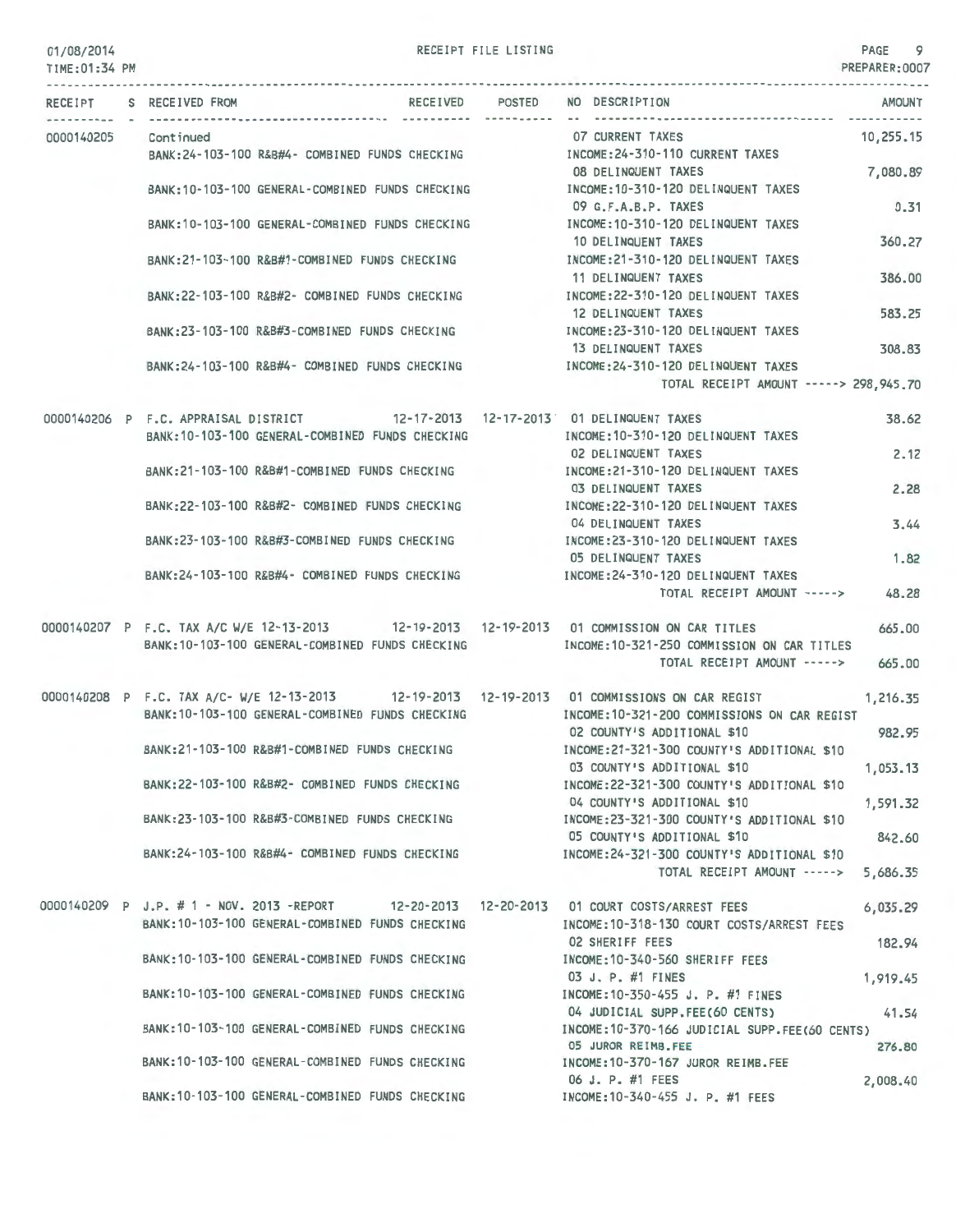### 01/08/2014

| 01/08/2014<br>TIME:01:34 PM |                              |                                                                                                                                           | RECEIPT FILE LISTING |                                                                                                                                                                                                                                    | PAGE 10<br>PREPARER: 0007 |        |
|-----------------------------|------------------------------|-------------------------------------------------------------------------------------------------------------------------------------------|----------------------|------------------------------------------------------------------------------------------------------------------------------------------------------------------------------------------------------------------------------------|---------------------------|--------|
|                             | RECEIPT S RECEIVED FROM      | RECEIVED POSTED                                                                                                                           |                      | NO DESCRIPTION                                                                                                                                                                                                                     | AMOUNT                    |        |
| 0000140209 Continued        |                              | BANK: 10-103-100 GENERAL-COMBINED FUNDS CHECKING                                                                                          |                      | 07 CONSTABLE FEES<br>INCOME:10-340-550 CONSTABLE FEES                                                                                                                                                                              | 1,226.09                  |        |
|                             |                              | BANK: 10-103-100 GENERAL-COMBINED FUNDS CHECKING                                                                                          |                      | 08 INTEREST EARNINGS<br>INCOME:10-360-100 INTEREST EARNINGS                                                                                                                                                                        |                           | 0.24   |
|                             |                              |                                                                                                                                           |                      | 09 JUSTICE OF PEACE FEES<br>BANK:11-103-100 C.H. SECURITY-COMBINED FUNDS CKING MOOME:11-340-651 JUSTICE OF PEACE FEES                                                                                                              |                           | 222.69 |
|                             |                              | BANK: 14-103-100 JUST.CT.BLDG.SEC.-COMB.FUNDS CKING                                                                                       |                      | 10 JUSTICE CT.BLDG.SEC.FEE<br>INCOME: 14-370-168 JUSTICE CT.BLDG.SEC.FEE                                                                                                                                                           |                           | 69.22  |
|                             |                              | BANK:26-103-100 J.P.#1 JUST.CT.TECH-COMB.FUND CKING                                                                                       |                      | 11 J.P.#1 TECHNOLOGY FEES<br>INCOME:26-370-455 J.P.#1 TECHNOLOGY FEES                                                                                                                                                              |                           | 292.93 |
|                             |                              | BANK:21-103-100 R&B#1-COMBINED FUNDS CHECKING                                                                                             |                      | 12 J. P. #1 FINES<br>INCOME:21-350-455 J. P. #1 FINES                                                                                                                                                                              | 472.00                    |        |
|                             |                              | BANK: 22-103-100 R&B#2- COMBINED FUNDS CHECKING                                                                                           |                      | 13 J. P. #1 FINES<br>INCOME:22-350-455 J. P. #1 FINES                                                                                                                                                                              | 505.70                    |        |
|                             |                              | BANK:23-103-100 R&B#3-COMBINED FUNDS CHECKING                                                                                             |                      | 14 J. P. #1 FINES<br>INCOME:23-350-455 J. P. #1 FINES                                                                                                                                                                              | 764.14                    |        |
|                             |                              | BANK:24-103-100 R&B#4- COMBINED FUNDS CHECKING                                                                                            |                      | 15 J. P. #1 FINES<br>INCOME: 24-350-455 J. P. #1 FINES                                                                                                                                                                             | 404.61                    |        |
|                             |                              |                                                                                                                                           |                      | TOTAL RECEIPT AMOUNT -----> 14,422.04                                                                                                                                                                                              |                           |        |
|                             | BANK:89-103-489 CASH-TJJD-N  | 0000140210 P F.C. JUVENILE PROBATION 12-20-2013 12-20-2013 01 # 1988 Counseling Fees                                                      |                      | INCOME:89-578-414 NON-RESIDENTIAL                                                                                                                                                                                                  |                           | 37.50  |
|                             | BANK: 89-103-489 CASH-TJJD-N |                                                                                                                                           |                      | 02 # 1988 Counseling Fees<br>INCOME:89-578-414 NON-RESIDENTIAL                                                                                                                                                                     |                           | 22.50  |
|                             | BANK:89-103-489 CASH-TJJD-N  |                                                                                                                                           |                      | 03 # 2028 Counseling Fees<br>INCOME:89-578-414 NON-RESIDENTIAL                                                                                                                                                                     | 112.50                    |        |
|                             |                              |                                                                                                                                           |                      | TOTAL RECEIPT AMOUNT ----->                                                                                                                                                                                                        | 172.50                    | 300.00 |
|                             |                              | BANK:22-103-100 R&B#2- COMBINED FUNDS CHECKING                                                                                            |                      | 0000140211 P LADONNA DeGeer 12-20-2013 12-20-2013 01 # 107935 Trenton High Meadows<br>INCOME:22-370-150 TRENTON HIGH MEADOWS SUBDIVISION<br>TOTAL RECEIPT AMOUNT ----->                                                            | 300.00                    |        |
| 0000140212 P KENWOOD        |                              | BANK:21-103-100 R&B#1-COMBINED FUNDS CHECKING                                                                                             |                      | 12-30-2013  12-30-2013  01 REBATE FOR RADIO PURCHASE<br>INCOME:21-370-130 REFUNDS & MISCELLANEOUS .                                                                                                                                | 120,00                    |        |
|                             |                              | BANK:22-103-100 R&B#2- COMBINED FUNDS CHECKING                                                                                            |                      | 02 REBATE FOR RADIO PURCHASE<br>INCOME:22-370-130 REFUNDS & MISCELLANEOUS                                                                                                                                                          | 300.00                    |        |
|                             |                              |                                                                                                                                           |                      | 03 REBATE FOR RADIO PURCHASE<br>BANK:23-103-100 R&B#3-COMBINED FUNDS CHECKING MANUSIC INCOME:23-370-130 REFUNDS & MISCELLANEOUS                                                                                                    | 600,00                    |        |
|                             |                              |                                                                                                                                           |                      | 04 REBATE FOR RADIO PURCHASE<br>BANK:24-103-100 R&B#4- COMBINED FUNDS CHECKING MANUSIC MECOME:24-370-130 REFUNDS & MISCELLANEOUS                                                                                                   | 240.00                    |        |
|                             |                              |                                                                                                                                           |                      | TOTAL RECEIPT AMOUNT -----> 1,260.00                                                                                                                                                                                               |                           |        |
|                             |                              | 0000140213 P VERIZON WIRELESS 12-30-2013 12-30-2013 01 RENT- VERIZON TOWER                                                                |                      | BANK:10-103-100 GENERAL-COMBINED FUNDS CHECKING [INCOME:10-370-115 RENT- VERIZON TOWER                                                                                                                                             | 925.75                    |        |
|                             |                              |                                                                                                                                           |                      | TOTAL RECEIPT AMOUNT ----->                                                                                                                                                                                                        | 925.75                    |        |
|                             |                              | 0000140214 P LeRoy CIRCLES - F.C. BEES 12-30-2013 12-30-2013 01 FANNIN COUNTY FAIR RAFFLE<br>BANK:25-103-100 BEES-COMBINED FUNDS CHECKING |                      | INCOME:25-370-625 DONATIONS<br>TOTAL RECEIPT AMOUNT ----->                                                                                                                                                                         | 105.00<br>105,00          |        |
|                             | 0000140215 P LADONNA DEGEER  | BANK:22-103-100 R&B#2- COMBINED FUNDS CHECKING                                                                                            |                      | INCOME:22-370-150 TRENTON HIGH MEADOWS SUBDIVISION<br>TOTAL RECEIPT AMOUNT ----->                                                                                                                                                  | 300.00<br>300.00          |        |
|                             |                              |                                                                                                                                           |                      | 0000140216 P F.C. TAX A/C - W/E 12-20-2013 12-30-2013 12-30-2013 01 COMMISSION ON CAR TITLES<br>BANK:10-103-100 GENERAL-COMBINED FUNDS CHECKING MANUSING INCOME:10-321-250 COMMISSION ON CAR TITLES<br>TOTAL RECEIPT AMOUNT -----> | 820,00<br>820,00          |        |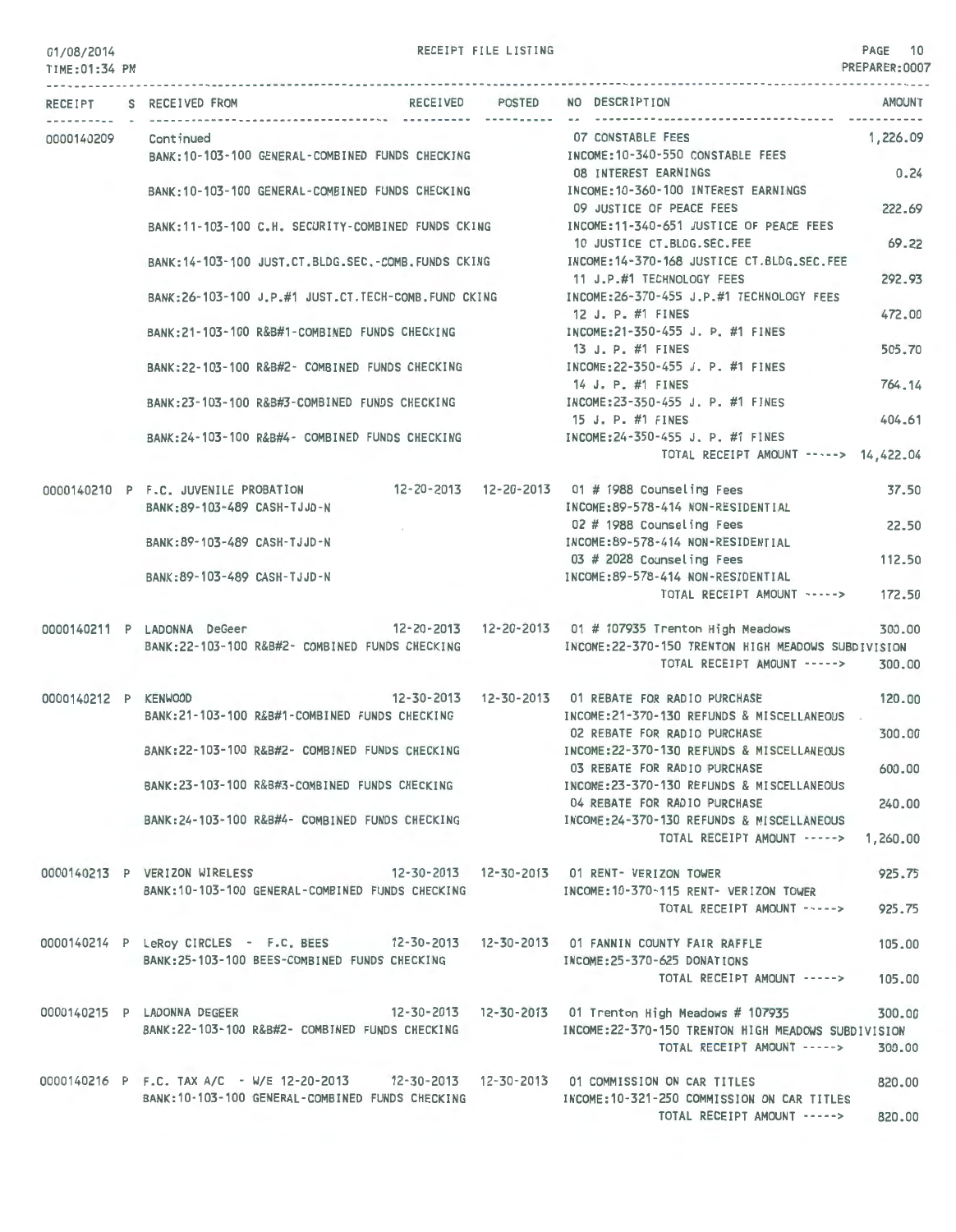| 01/08/2014           |                                                                                                                                                   | RECEIPT FILE LISTING        |                                                                                                                                                       | PAGE 11<br>PREPARER:0007 |
|----------------------|---------------------------------------------------------------------------------------------------------------------------------------------------|-----------------------------|-------------------------------------------------------------------------------------------------------------------------------------------------------|--------------------------|
| TIME: 01:34 PM       |                                                                                                                                                   |                             |                                                                                                                                                       |                          |
| RECEIPT              | <b>RECEIVED</b><br>S RECEIVED FROM<br>                                                                                                            | <b>POSTED</b><br>---------- | NO DESCRIPTION                                                                                                                                        | AMOUNT                   |
|                      | 0000140217 P F.C. TAX A/C - W/E 12-27-2013 12-30-2013 12-30-2013 01 COMMISSION ON CAR TITLES<br>BANK: 10-103-100 GENERAL-COMBINED FUNDS CHECKING  |                             | INCOME:10-321-250 COMMISSION ON CAR TITLES<br>TOTAL RECEIPT AMOUNT -----> 45.00                                                                       | 45.00                    |
|                      | 0000140218 P F.C. TAX A/C - W/E 12-20-2013 12-30-2013 12-30-2013 01 COMMISSIONS ON CAR REGIST<br>BANK: 10-103-100 GENERAL-COMBINED FUNDS CHECKING |                             | INCOME: 10-321-200 COMMISSIONS ON CAR REGIST                                                                                                          | 1,372.20                 |
|                      | BANK:21-103-100 R&B#1-COMBINED FUNDS CHECKING                                                                                                     |                             | 02 COUNTY'S ADDITIONAL \$10<br>INCOME: 21-321-300 COUNTY'S ADDITIONAL \$10                                                                            | 1,156.67                 |
|                      | BANK:22-103-100 R&B#2- COMBINED FUNDS CHECKING                                                                                                    |                             | 03 COUNTY'S ADDITIONAL \$10<br>INCOME: 22-321-300 COUNTY'S ADDITIONAL \$10<br>04 COUNTY'S ADDITIONAL \$10                                             | 1,239.26                 |
|                      | BANK:23-103-100 R&B#3-COMBINED FUNDS CHECKING                                                                                                     |                             | INCOME:23-321-300 COUNTY'S ADDITIONAL \$10<br>05 COUNTY'S ADDITIONAL \$10                                                                             | 1,872.56<br>991.51       |
|                      | BANK:24-103-100 R&B#4- COMBINED FUNDS CHECKING                                                                                                    |                             | INCOME: 24-321-300 COUNTY'S ADDITIONAL \$10<br>TOTAL RECEIPT AMOUNT -----> 6,632.20                                                                   |                          |
|                      | 0000140219 P F.C. JUVENILE PROBATION 12-31-2013 12-31-2013 01 #2017 Counseling fees<br>BANK: 89-103-489 CASH-TJJD-N                               |                             | INCOME:89-578-414 NON-RESIDENTIAL                                                                                                                     | 112,00                   |
|                      |                                                                                                                                                   |                             | TOTAL RECEIPT AMOUNT -----> 112.00                                                                                                                    |                          |
|                      | 0000140220 P CARPENTER'S BAIL BONDS 12-31-2013 12-31-2013 01 SURETY BAIL BOND FEE<br>BANK: 13-103-113 SURETY BAIL BOND FEE                        |                             | INCOME: 13-345-113 SURETY BAIL BOND FEE                                                                                                               | 195,00                   |
|                      |                                                                                                                                                   |                             | TOTAL RECEIPT AMOUNT ----->                                                                                                                           | 195.00                   |
|                      | 0000140221 P FANNIN COUNTY BAIL BONDS 12-31-2013 12-31-2013 01 SURETY BAIL BOND FEE<br>BANK: 13-103-113 SURETY BAIL BOND FEE                      |                             | INCOME:13-345-113 SURETY BAIL BOND FEE<br>TOTAL RECEIPT AMOUNT ----->                                                                                 | 105.00<br>105,00         |
|                      | 12-31-2013  12-31-2013  01 SURETY BAIL BOND FEE<br>0000140222 P DOC'S BAIL BONDS<br>BANK: 13-103-113 SURETY BAIL BOND FEE                         |                             | INCOME: 13-345-113 SURETY BAIL BOND FEE<br>TOTAL RECEIPT AMOUNT ----->                                                                                | 120.00<br>120,00         |
|                      | 0000140223 P TREASURER, GRAYSON COUNTY 12-31-2013 12-31-2013 01 PRISONER HOUSING-STANLEY<br>BANK: 10-103-100 GENERAL-COMBINED FUNDS CHECKING      |                             | INCOME: 10-565-380 PRISONER HOUSING<br>TOTAL RECEIPT AMOUNT -----> 8,010,00                                                                           | 8,010.00                 |
| 0000140224 P SECURUS | BANK:10-103-100 GENERAL-COMBINED FUNDS CHECKING                                                                                                   |                             | 12-31-2013  12-31-2013  01 Nov. 2013 - jail phone commission<br>INCOME: 10-319-420 JAIL PAY PHONE COMMISSION<br>TOTAL RECEIPT AMOUNT -----> 20,569.91 | 20,569.91                |
|                      | 0000140225 P F.C. APPRAISAL DISTRICT 12-31-2013 12-31-2013 01 CURRENT TAXES<br>BANK: 10-103-100 GENERAL-COMBINED FUNDS CHECKING                   |                             | INCOME: 10-310-110 CURRENT TAXES                                                                                                                      | 522,383.71               |
|                      | BANK: 10-103-100 GENERAL-COMBINED FUNDS CHECKING                                                                                                  |                             | 02 G.F.A.B.P. TAXES<br>INCOME: 10-310-110 CURRENT TAXES                                                                                               | 155.74                   |
|                      | BANK: 10-103-100 GENERAL-COMBINED FUNDS CHECKING                                                                                                  |                             | 03 TAX CERTIFICATES<br>INCOME: 10-321-901 TAX CERTIFICATES                                                                                            | 154.96                   |
|                      | BANK:21-103-100 R&B#1-COMBINED FUNDS CHECKING                                                                                                     |                             | 04 CURRENT TAXES<br>INCOME:21-310-110 CURRENT TAXES                                                                                                   | 26,578.60                |
|                      | BANK:22-103-100 R&B#2- COMBINED FUNDS CHECKING                                                                                                    |                             | 05 CURRENT TAXES<br>INCOME: 22-310-110 CURRENT TAXES                                                                                                  | 28,476.21                |
|                      | BANK:23-103-100 R&B#3-COMBINED FUNDS CHECKING                                                                                                     |                             | 06 CURRENT TAXES<br>INCOME: 23-310-110 CURRENT TAXES                                                                                                  | 43,028.57                |
|                      | BANK:24-103-100 R&B#4- COMBINED FUNDS CHECKING                                                                                                    |                             | 07 CURRENT TAXES<br>INCOME: 24-310-110 CURRENT TAXES                                                                                                  | 22,783.38                |
|                      | BANK: 10-103-100 GENERAL-COMBINED FUNDS CHECKING                                                                                                  |                             | 08 DELINQUENT TAXES<br>INCOME: 10-310-120 DELINQUENT TAXES                                                                                            | 4,275.27                 |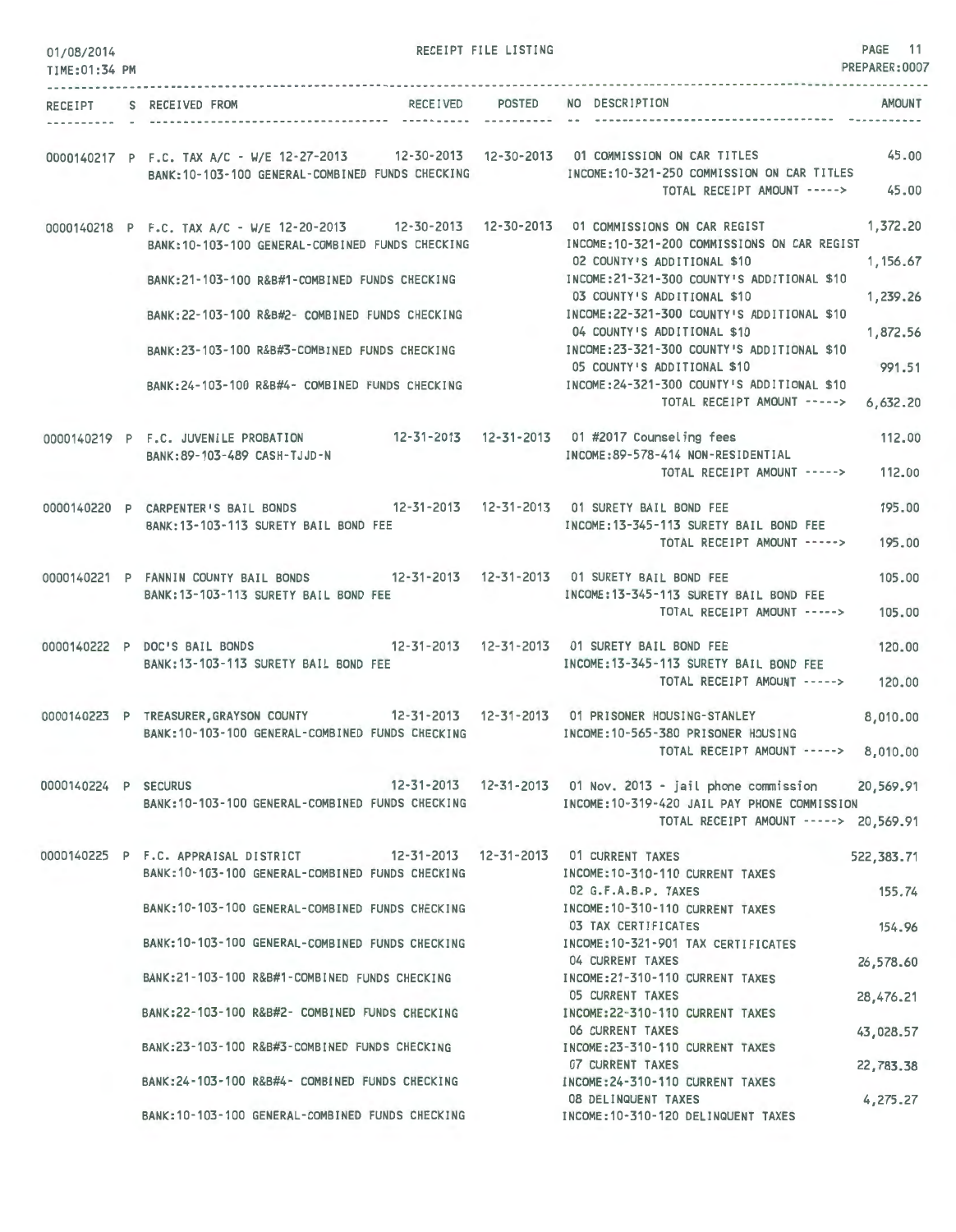| 01/08/2014<br>TIME: 01:34 PM |                                                               | RECEIPT FILE LISTING |                                                            | PAGE 12<br>PREPARER: 0007 |
|------------------------------|---------------------------------------------------------------|----------------------|------------------------------------------------------------|---------------------------|
|                              | RECEIPT S RECEIVED FROM<br>RECEIVED                           | POSTED               | NO DESCRIPTION                                             | <b>AMOUNT</b>             |
| 0000140225                   | Continued<br>BANK: 10-103-100 GENERAL-COMBINED FUNDS CHECKING |                      | 09 G.F.A.B.P. TAXES<br>INCOME:10-310-120 DELINQUENT TAXES  | 7.60                      |
|                              | BANK: 21-103-100 R&B#1-COMBINED FUNDS CHECKING                |                      | 10 DELINQUENT TAXES<br>INCOME: 21-310-120 DELINQUENT TAXES | 217.52                    |
|                              | BANK: 22-103-100 R&B#2- COMBINED FUNDS CHECKING               |                      | 11 DELINQUENT TAXES<br>INCOME:22-310-120 DELINQUENT TAXES  | 233.05                    |
|                              | BANK: 23-103-100 R&B#3-COMBINED FUNDS CHECKING                |                      | 12 DELINQUENT TAXES<br>INCOME: 23-310-120 DELINQUENT TAXES | 352.16                    |
|                              | BANK: 24-103-100 R&B#4- COMBINED FUNDS CHECKING               |                      | 13 DELINQUENT TAXES<br>INCOME:24-310-120 DELINQUENT TAXES  | 186.46                    |
|                              |                                                               |                      | TOTAL RECEIPT AMOUNT -----> 648,833.23                     |                           |
|                              |                                                               |                      |                                                            |                           |

REPORT TOTAL

1529,572.D9